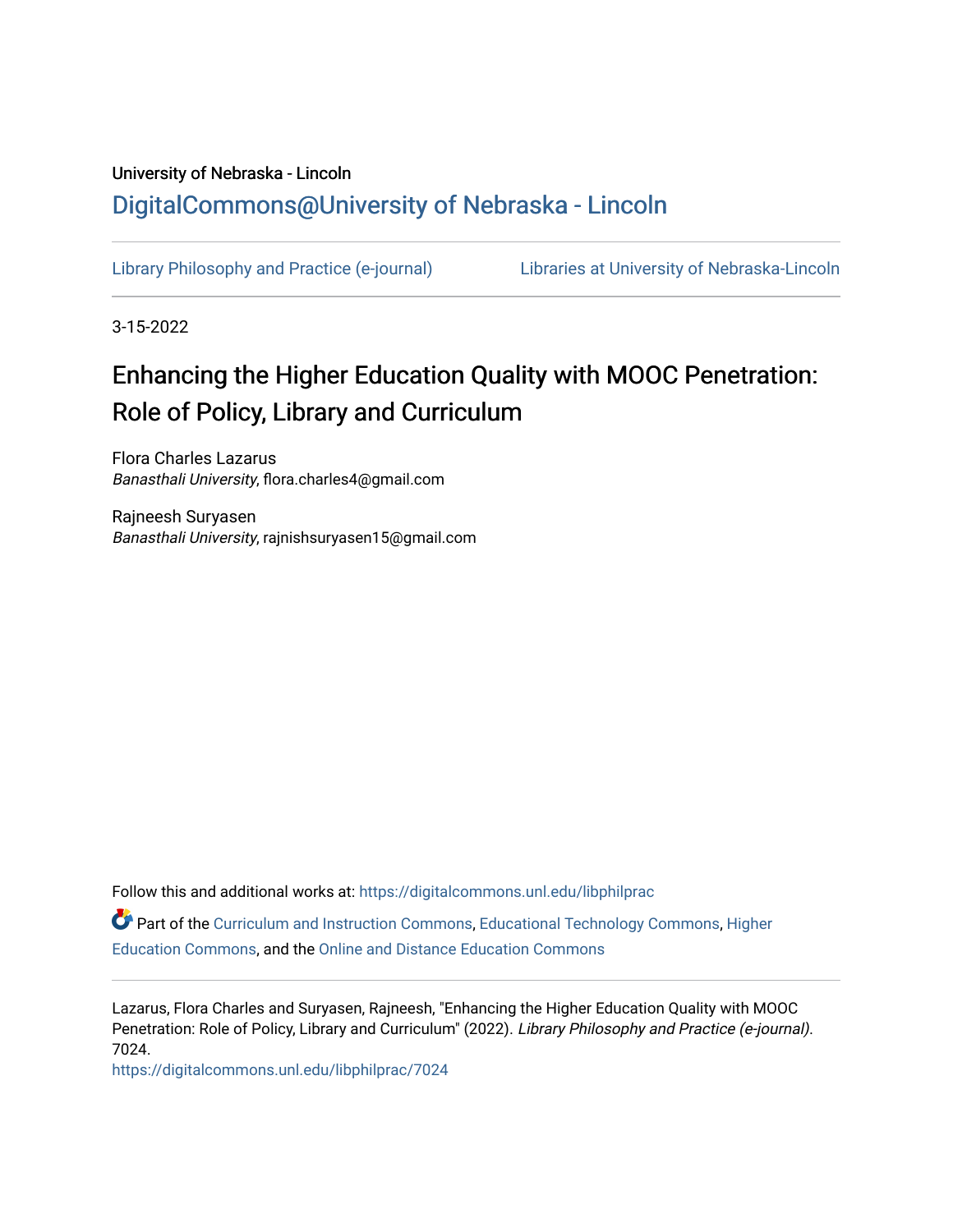# **Enhancing the Higher Education Quality with MOOC Penetration: Role of Policy, Library and Curriculum**

### **Abstract**

The governments of emerging economies have realized the potential of MOOCs for enhancing the quality of higher education, but still, the MOOC penetration is very low in countries like India. This study explores the issues relating to MOOC integration and attempts to identify the key drivers for the adoption of MOOC based curriculum. 'Integration into Curriculum', 'MOOC Services of Academic Library', and 'MHRD Policy and Support' are identified as the key drivers for increasing the MOOC Penetration. The higher the level of MOOC penetration the greater would be the improvement in the quality of higher education. The practical implications for practice and policy are classification of MOOC services of academic library and a decision-making model for hybrid learning strategy for higher educational institutions.

*Keywords:* MOOC Penetration; MOOC Integration; Quality of Higher Education; Academic Library; MOOC; MOOC based curriculum

#### **1. Introduction**

Higher education from premier institutions remains a dream to majority of students across the globe, especially for learners from emerging economies. Millions of international students, especially from the developing nations couldn't have its access, but now Massive Open Online Courses (MOOCs) are providing cost-effective access to a huge number of students across the world. Therefore, MOOCs have attracted the attention of educational researchers in the recent decade. Several MOOC courses are free and are provided by some of the best institutions. Many MOOC courses are also available in other languages like Italian, German, Chinese, French, Portuguese and Spanish. These courses not only inspire the learners but are also accepted by many educational institutes and employers as a mark of educational excellence (Haynie, 2013).

MOOCs can serve the underprivileged section through affordable education from the likes of Stanford and MIT, to make them job-ready. The MOOC courses are no compromise, instead, several research and surveys have found these courses more interesting and enriching than a regular course. For example, edX's first offered course, 'An M.I.T. intro class on circuits' had more than 155,000 students, which was greater than the total number of alumni of M.I.T. in its entire history of 150 years. MOOCs have much more to offer than any traditional classroom-based system. The advantages of any time learning, peer discussions on online forums, blended learning, instructor feedback, international exposure to a diverse group of learners and inclusivity, make them a high potential change agent of higher education and employment (Friedland, 2013).

The increasing load and expectations from the higher education institutions due to ever-increasing demand and limitation of resources can be addresses through mainstreaming of MOOCs. Integration of MOOCs into regular university curricula would increase the enrolment base. It can provide flexible learning schedules and would radically change the learning process by shifting the authority from the instructors to the learners, and giving equal opportunities to access resources to all participants through various online means (Badi & Ali, 2016).

The potential of MOOCs to improve education quality for masses has attracted several higher education institutions and policymakers towards them. Albelbisi (2019) has shown that the characteristics of such a MOOC based education system must be developed with a lot of consideration. The 'Service Quality' is one of the major parameters affecting self-directed learning (SRL) using MOOCs. Along with the service quality, another parameter is the 'MOOC Learning Environment' provided to the learners. Academic Libraries have immense potential to offer both, 'Service Quality' and 'Learning Environment' to support MOOC based curriculum. This research would explore this connection to draw some meaningful implications for practical use.

In India, even after spending more than 3% of the country's GDP on higher education, the per-student spending is still among the lowest, as compared to any other country. It is important to note that, the reason responsible for this condition is the opening of a larger number of universities, subsequently producing higher university enrolment. Though the enrolment number has increased, unfortunately, this has further declined the per-student spending which has consequently led to the scarcity of faculty and deterioration in the quality of education (Nath et al., 2014).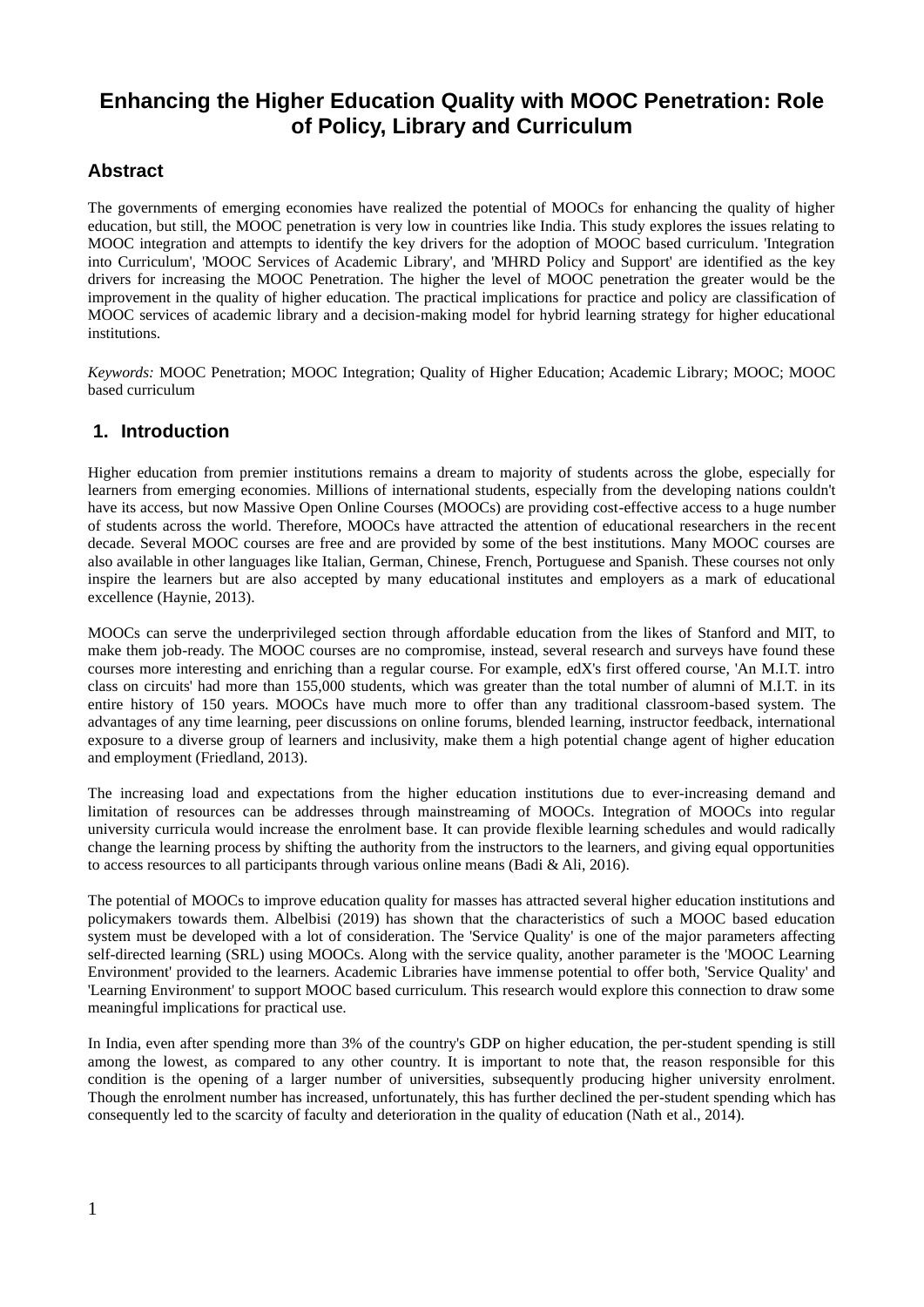The IITs, IIMs, UGC, IGNOU, MHRD, AICTE, and other institutes of national importance have already started the initiative of using MOOCs via the SWAYAM platform to bridge the digital divide for the disadvantaged students. To add to it, UGC (SWAYAM, 2016 a) and AICTE (SWAYAM, 2016 b) have also issued Regulation 2016 instructing universities for transferring credits for courses done on SWAYAM which will ultimately be added to students' academic records.

The above steps were taken by the MHRD clearly show that, since their inception, MOOCs have gained quite a significance in the country. On one hand, the Government is making continuous efforts in spreading quality education in the remotest parts of the country, and on the other hand, these aids are still confined to a handful of elite institutes. Private Universities are still lagging in making the best use of resources available online. These platforms are not yet well-versed by the students, the factors thereof are aforesaid low level of awareness and incompetency in utilizing the available MOOC platforms.

To put it in a nutshell, India needs to focus on balancing both, quality assurance and cost reduction in its higher education system. The possible solution for this issue can be, the efficient utilization of technology more specifically, MOOCs can be the key to developing this new educational environment in the country.

### **2. Literature Review**

#### 2.1 MOOC based curriculum

Creating MOOCs is an expensive and difficult process. For Higher Education (H.E.) institutions in India in Private Sector, financing such an activity is a challenging decision due to narrow budgets and the rapidly changing educational landscape. The elite institutions in India and across the globe have led the MOOC movement through developing MOOC Courses, the other institutions, for whom the budget is a barrier, can still benefit from the MOOC movement by becoming MOOC consumers (Nissenson & Shih, 2015).

MOOCs are concentrated mostly within the renowned institutions of repute in India. This is contrary to the idea of MOOC, where the focus audience is huge and spread across geographies. This unwanted centralisation of MOOCs in India is against its basic principle of being distributed and diversified (Chatterjee & Nath, 2014).

In the Hybrid MOOC model suggested by Pérez-Sanagustín et al., 2017 (Figure 1 and Table 1), they have done a systematic analysis of H-MOOC as a combination of two factors:

- X-axis: The institutional support needed (Infrastructure, Services, Human Resources)
- Y-axis: The alignment of Hybrid MOOC with the curriculum (Similarity between the institution's existing curriculum and the MOOC course selected)

The framework has assumed that the MOOC course to be used in the integration is readily available to the institution. On closely examining the H-MOOC model, it can be stated that for adopting either 'MOOC as a replacement' or 'MOOC as driver', which is a desirable condition in our argument, institutional support plays a very vital role. The institute needs to first recognise the benefits of adopting MOOC based curriculum, and then accordingly allocate resources for the same.

The institutional adoption of MOOC based curricula in the Indian context faces certain challenges due to the lack of available funds with the H.E. institutions. Especially the private sector H.E. institutions will evaluate the decision of MOOC integration in terms of a business proposition. Marrhich et al., 2020, have identified that the institutions don't adopt MOOC based curriculum due to no return on investment on such an initiative. Hence, only a few private sector H.E. institutions can be expected to take such a course.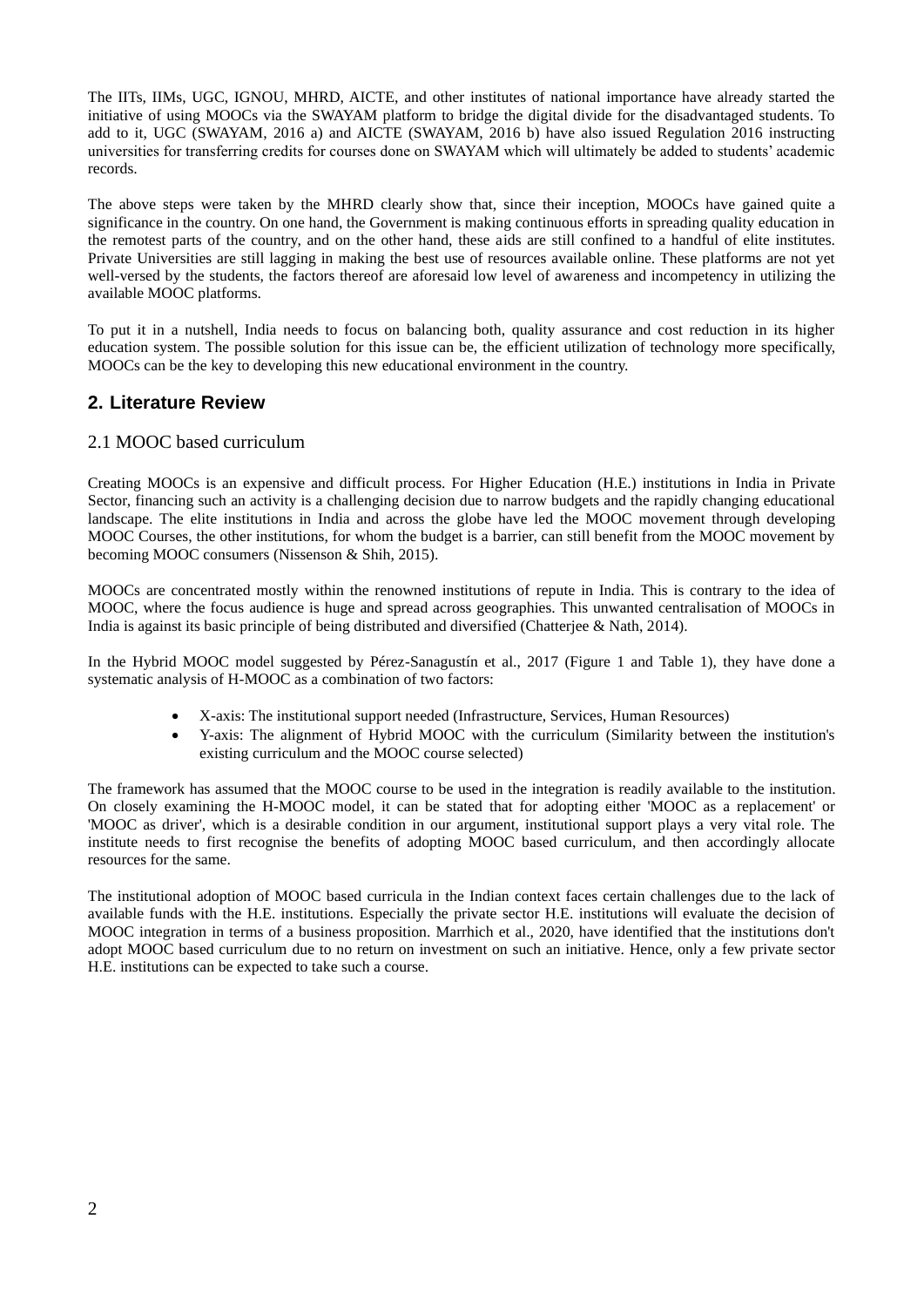

Figure 1: H-MOOC Framework of Pérez-Sanagustín et al. (2017)

Contrarily, if curriculum based on MOOCs is made mandatory for all H.E. institutions in the country by the policymaking bodies such as MHRD (Ministry of Human Resource Development, Government of India), the institutions would comply with the policy, whether they belong to the public sector or the private sector. Such a policy would not only provide guidelines for MOOC integration but also provide all-around support to enable such an initiative. Table 1: *H-MOOC Framework*

| X: Low<br>Y: Low   | MOOC as a service<br>model | Students study MOOCs voluntarily, with no similarity of its content<br>with the current curriculum and no support from the institution.                                       |
|--------------------|----------------------------|-------------------------------------------------------------------------------------------------------------------------------------------------------------------------------|
| X: High<br>Y: Low  | MOOC as an added value     | Students study MOOCs of their choice, with no similarity with the<br>existing curriculum, but the institution provides support for students to<br>complete their MOOC course. |
| X: Low<br>Y: High  | MOOC as replacement        | MOOC replaces existing courses due to the high similarity between its<br>content and the existing curriculum.                                                                 |
| X: High<br>Y: High | MOOC as driver             | Institution course is designed according to the MOOC                                                                                                                          |

#### 2.2 MOOC services of academic library

Deng (2018) suggested that the internet and mobile devices have vastly changed the way we acquire information and knowledge. The adoption of MOOCs in the universities in Europe, America and China have led their libraries to provide MOOC information services. The complementarity of MOOCs and roles of academic libraries can be clearly drawn, and their inter-relation can be established.

On the face of it, MOOC is an online model of education and the academic libraries are considered as a support service for teaching and research. But on detailed comparison and analysis, the role of academic libraries in providing support to the MOOC courses can be established.

• Both MOOCs and Academic libraries have a similar objective of dissemination of knowledge and sharing of information.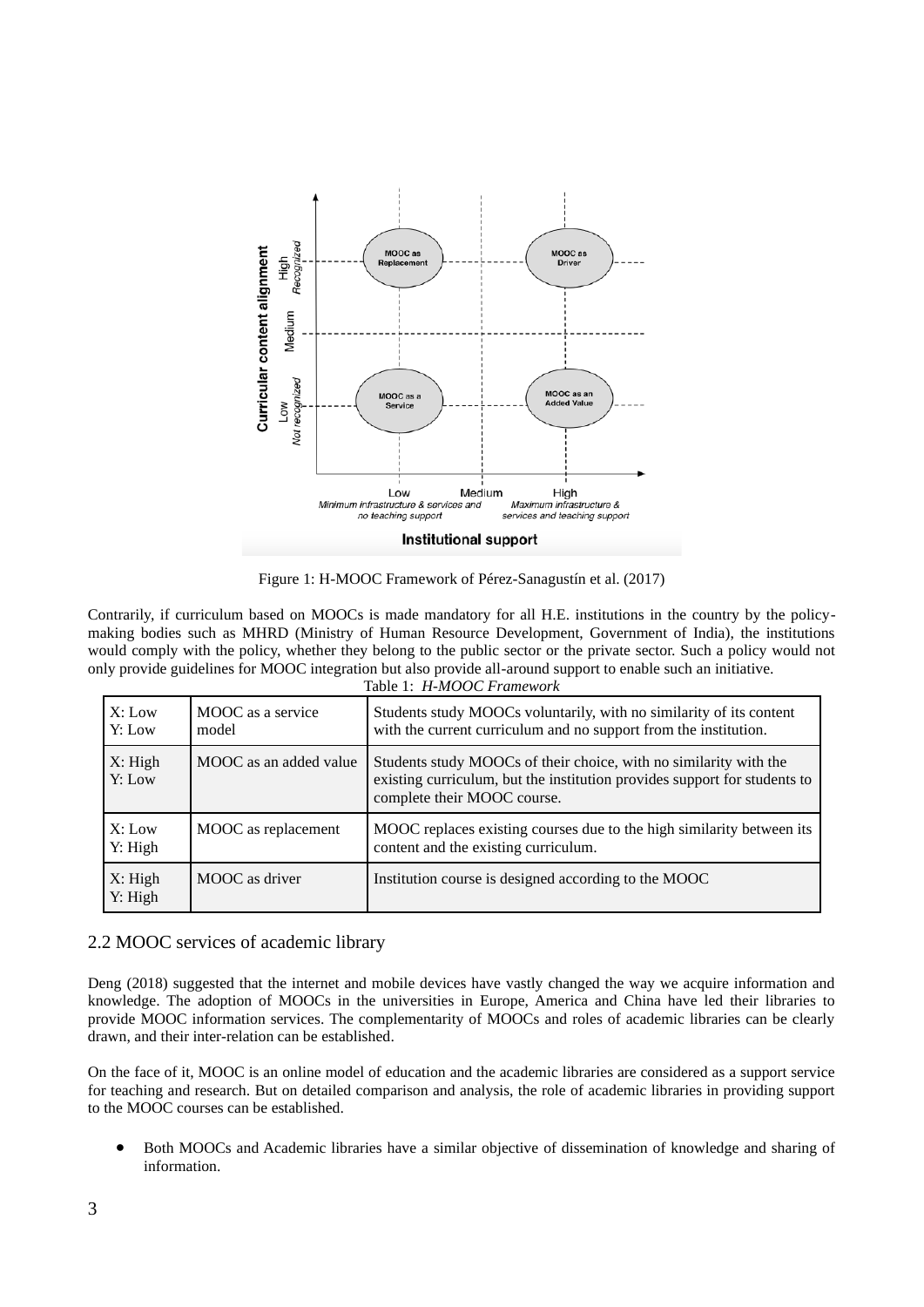- The users of both of these models are similar.
- Both MOOCs and Academic libraries specialise in information resources.
- Both models offer their users the freedom to choose information and knowledge on their own.

Luan (2015), proposes that the University library is a specialised centre of information, and it must involve itself in the integration and development of MOOCs due to its access to information and its service advantage. ICT (Information and Communication Technology) is the main driver of MOOCs. It also involves a service paradigm, as MOOCs require resources and support for their successful consumption. When the integration of MOOCs in the academic curriculum is the question, the university department which can be characterised for the suitability of its leading role in enabling such integration is the Academic Library.

#### 2.3 MHRD policy and support

Chatterjee and Nath (2014) have discussed the challenges of implementing MOOCs in India on a large scale. They suggest a need for a national level governing body for monitoring and facilitating blended learning in formal higher education. MHRD has already taken several steps to promote MOOC based curricula under the 'National Mission on Education through Information Communication Technology' (NME-ICT) Programme. To provide the best quality learning resources for H.E. institutions across the nation, the project SWAYAM (Study Webs of Active Learning for Young Aspiring Minds) has been started. SWAYAM provides national MOOC courses on an online platform using information and communication technology (ICT). It encompasses a range of courses from High School to Higher Education level and also skills development programs. SWAYAM under the 'MOOCs National Committee' (MNC), which consists of technical experts, academicians, administrators etc., would establish other supporting environments for MOOC based curriculum such as proctored examination centres, credit transfer guidelines, credit mobility across educational institutions etc.

University Grants Commission (UGC) has been appointed as National Coordinator for Non-Technology PG courses, and has developed 145 MOOCs and has offered 208 courses online on the SWAYAM platform. Since March 2021, according to the latest UGC guidelines on MOOC credit recognition, online courses offered on SWAYAM platform can constitute up to forty percentage of total credits in each semester.

SWAYAM, under NME-ICT, would develop e-content with NPTEL (National Programme on Technology Enhanced Learning) with a network of 7 IITs and IISc. NPTEL has developed e-content for 933 courses in 23 disciplines. CEC (Consortium for Educational Communication) has also developed MOOCs for 29 Under-Graduate subjects, and is working on further 58 subjects in '4 quadrants'. The 'Four Quadrant Approach' is explained in Table 2:

| Ouadrant 1 | e-Tutorial      | Video and Audio content, Simulations, Video Demonstrations,<br>Animation, Virtual Lab etc.          |
|------------|-----------------|-----------------------------------------------------------------------------------------------------|
| Quadrant 2 | e-Content       | e-Books, PDFs, Text, Illustrations, Interactive simulations,<br><b>Practical Assignments</b>        |
| Ouadrant 3 | Web Resources   | OER, Related Links, Case Studies, Journals, Research Papers,<br>Anecdotes, Historical overview etc. |
| Quadrant 4 | Self-Assessment | Problems and Solutions, MCQs, Quizzes, FAQs, Doubt Clearance,<br>Peer Assessment                    |

Table 2: *Four Quadrant Approach for SWAYAM*

Source: Guidelines for development and implementation of MOOCs, Department of Higher Education, MHRD (F. No. 8-1/ 2015-TEL)

All content on SWAYAM is hosted on NIP (National Integrated Portal) known as 'e-Acharya' at a data centre hosted at INFLIBNET (Information and Library Network) Centre, Gandhinagar. NIP and NME-ICT are linked by a cloud known as 'Baadal' hosted at NIC (National Informatics Centre). The system is upgraded to support 30 million users, with 01 million concurrent users. This network makes use of CDN (Content Delivery Network) systems for faster delivery of video content, to meet the ever-increasing demand for MOOCs.

### **3. Research Methodology**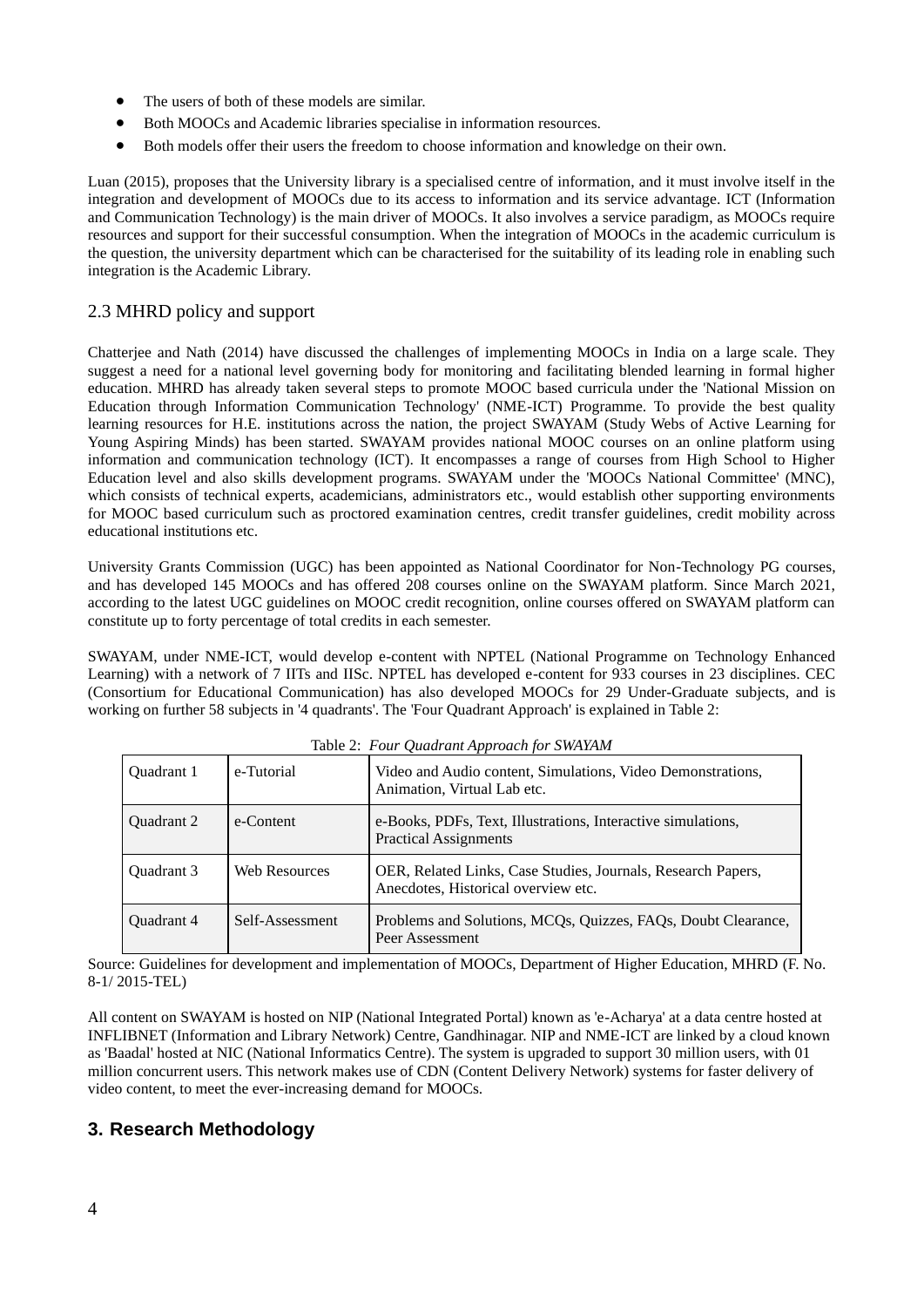#### 3.1 Gap Identification

Skimming of literature on the issues with MOOC integration into higher education curriculum provides valuable insights on the role of institution, and the role of the central policy-making authority (MHRD, Govt. of India) in a developing country like India and the role of academic library. These issues identified from the review of literature can be summarised in the Table. 1. Taking 'MOOC Penetration' as the driver for 'Higher Education Quality', the following gaps have been deduced in the light of the literature review:

Gap 1: Integration of MOOCs in to the higher education curriculum has several challenges. Many such challenges can be addressed with the involvement of a centralized institution with professional approach towards information management and dissemination. Academic libraries have many functions and attributes which make them suitable for providing MOOC services at the university level. The role of academic library in MOOC based curriculum has not been discussed properly in the available literature.

Gap 2: The literature lacks in identifying the role of the policy-making body like MHRD in the case of India in driving the MOOC integration program. Although few authors have discussed what the governments or policymakers are doing to support MOOCs, the literature shows no evidence of any correlation being established between these two.

The current research aims to integrate the theoretical framework of MOOC penetration in a developing country like India through defining the role of 'Academic Library' and MHRD for enhancing the quality of higher education, and to test the model empirically, to understand their relationship and to derive inferences for decision making and practice.

#### 3.2 Research Model and Hypotheses

In the literature, the research gaps identified for influencing the 'Quality of higher education.' includes integration of MOOCs into the curriculum, the role of academic libraries and the policy and support of MHRD. These antecedents form the basis of this article's research model, which has five latent variables: 'integration into the curriculum', 'MOOC services of academic library', 'MHRD policy and support', 'MOOC penetration', and 'Improved quality of Higher Education (H.E.)'. Their inter-relations can be understood clearly from Figure 2.

Rambe & Moeti 2017, have provided a model for understanding the inclusion of MOOCs in African higher education through three models; micro-level, meso-level and macro-level. They have discussed the provision of MOOC opensource content and integrating them into the curriculum. Such initiatives are being followed at Tanzania's Kinu, Kenya's iHub, South Africa's Jozi Hub and, Nigeria's CcHub in Africa (Macharia, 2014). Democratizing MOOCs would require both breadth and depth of participation. The institutional involvement in the MOOC movement would address both physical and psychological barriers, such as access barriers due to availability of broadband and computers, promote the quality of participation of students, and provide meaningful learning experience due to the involvement of the educators (Rambe & Moeti 2017). Hence, the derived hypothesis can be stated as:

H1: Degree of the MOOC's integration into the academic curriculum determines the level of MOOC penetration.

MOOCs are a form of disruptive technology, which challenges the traditional forms of learning and instruction. The challenges posed by MOOCs have presented great opportunities to academic libraries. These opportunities also pose subsequent challenges to be addressed by the libraries and information professionals (Kaushik & Kumar, 2016). Libraries have always played the role of knowledge disseminator, and hence, they have a key role in enable MOOC penetration and adoption in curricula by supporting the instructors, students and the institutions (Pujar et al., 2014). Hence, the derived hypothesis can be stated as:

H2: The academic library services for MOOCs influences the level of MOOC penetration.

The government policy and support are required in many areas for MOOC adoption such as trained instructors for MOOC based pedagogy, online and offline access of MOOC digital platforms, development of MOOCs in regional languages, credit recognition and credit transfer policies. Implementation of MOOCs in a blended format of instructorfacilitated flipped classrooms. Such initiatives would also assist in economic aspects and for providing official status to MOOC based education (Trehan et al., 2017). MHRD, (Ministry of Human Resource Development) Government of India, now known as the Ministry of Education is responsible for the implementation of national policy on Education. Therefore, the next hypothesis can be framed as: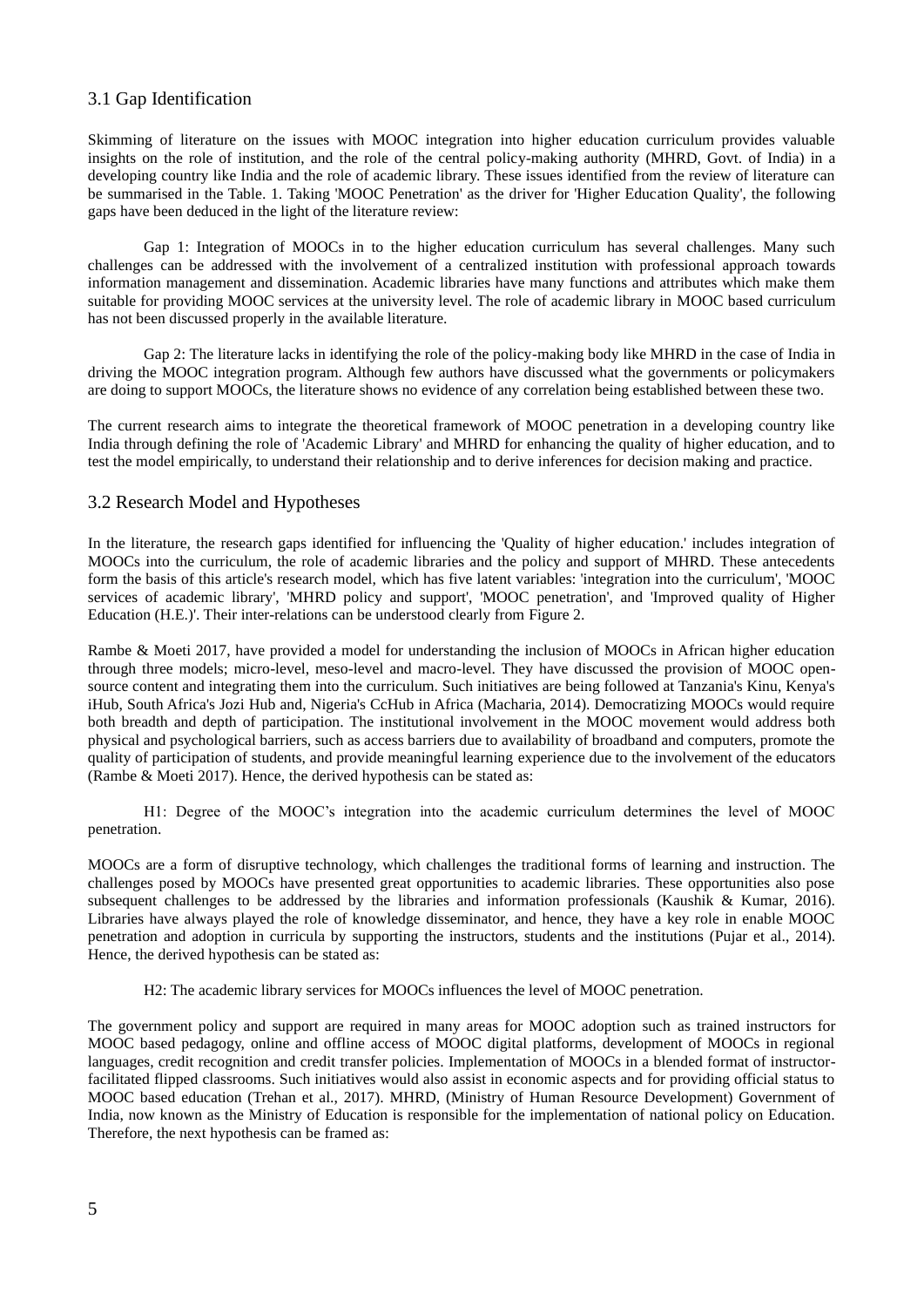H3: MHRD policy and support for MOOC integration determines the level of MOOC penetration.

Zhang (2013) has related the integration of MOOCs into the curricula with the low cost and high-quality education model. Albelbisi & Yusop (2020) have listed several empirical pieces of evidence for the proposition of MOOCs leading to improvement in the quality of higher education. Ministry of Education, Malaysia in their 2015 report have expressed their plan to leverage the benefits of MOOC to improve the quality of learning and to extend access to education in Malaysia (Albelbisi & Yusop, 2020). So, the relationship between MOOC penetration and the quality of higher education may be formed into a hypothesis as::

H4: Greater the level of MOOC penetration, the greater is the quality of Higher Education.





#### 3.3 Empirical Study

#### 3.3.1 Survey Design

In this empirical research, a questionnaire-based study was used to find the extent of relationship between the proposed attributes of the research model. A printed survey schedule was prepared with a 5-point Likert scale for measuring the respondent attitude, with a range of 1 o 5, representing 'strongly disagree' to 'strongly agree'. Similar scales have been used in other research articles on attitude measurement. The questionnaire language was English, as it is the medium of instruction and evaluation in the higher education system in Jaipur. The following scales were used in the questionnaire, which have been derived from the extant literature: Integration in curriculum (5 items). MOOC services of academic library (8 items), MHRD policy and support (5 items), Improved quality of higher education (5 items). Demographic data on age, gender and education was also collected. The full scales are available in the Appendix 1.

The content validity of the scale was determined by the help of three subject area experts. The expert's personal experience and knowledge plays a crucial role in establishing the content validity. There are not specific rules for deciding upon the number of experts. Validation from many experts would reduce the probability of reaching on to a common decision, hence, the number of three to five experts is suggested to achieve the chance of agreement (Zamanzadeh et al., 2015). This step helps in refining the language of the instrument and also to understand whether the instrument is able to achieve the desired research objectives.

#### 3.3.2 Sampling and Procedure

The survey engaged faculty and library professionals who have had a prior experience with at-least one MOOC course. Data was collected from a sample of ten private universities from the capital territory of Rajasthan state in India. A survey method is used for this research because of its potential for generalizing the findings for a larger population with similar characteristics. The survey used a printed form and a tailored design method as proposed by Dillman, 2011. The primed respondents were first explained about the purpose and usefulness of the study and were reassured that their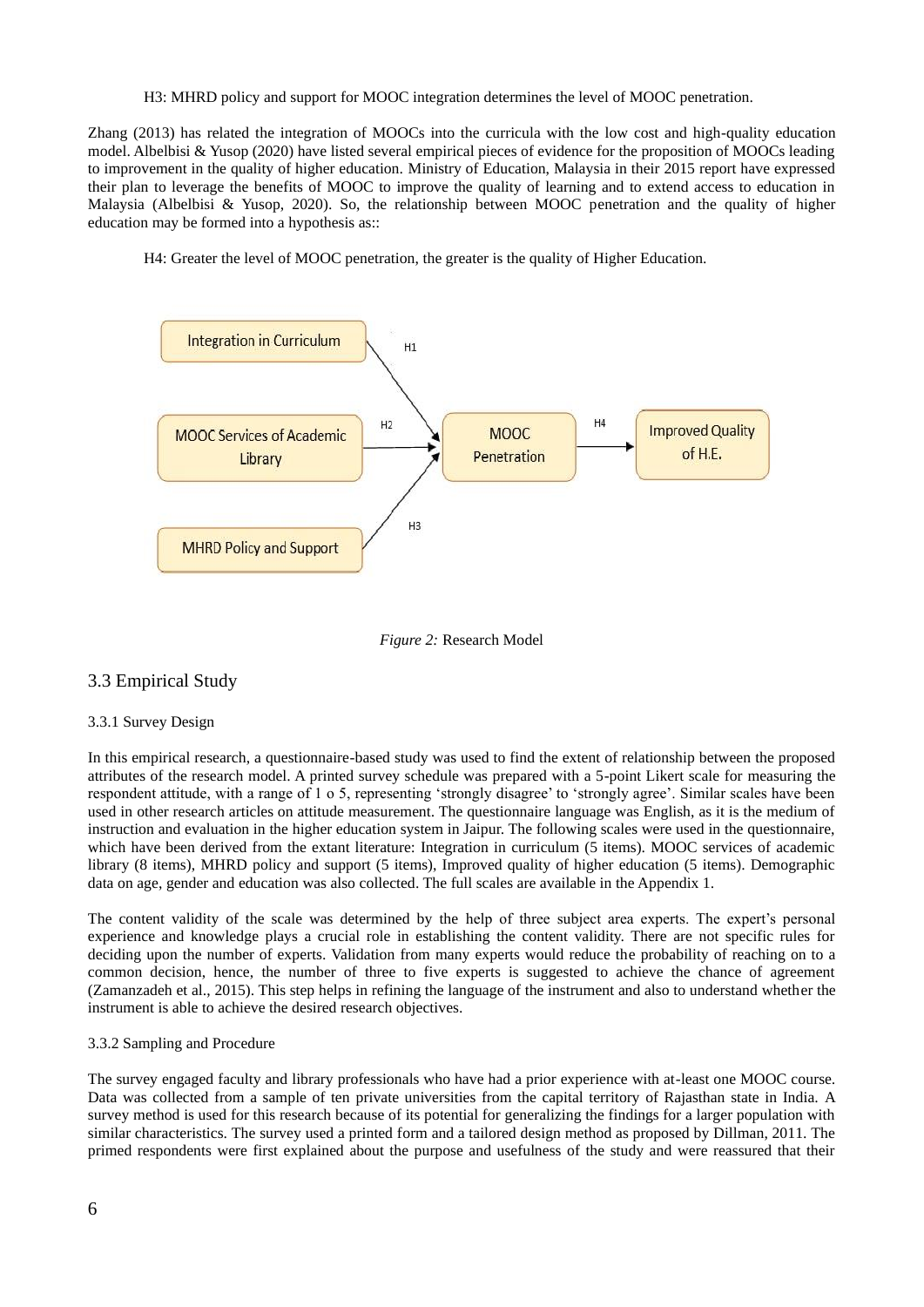responses will be kept confidential. The respondents were guided through the questionnaire followed by a short gratitude message. Data has been collected from 300 participants, 236 complete responses were received, which were then considered for inclusion in the final analysis. Hence, this survey had a 78.67% response rate. The average age of participants in this survey was 34.4 years. More female (154), than male (82) participants have been included in this survey out of 236 selected responses.

#### 3.4 Analysis of Data

Confirmatory Factor Analysis has been used to determine the psychometric properties of the measured attributes. As previously stated, all items have been measured using a five point Likert scale. The instrument's reliability and discriminant validity was determined using the Fornell-Larcker ratio, average variance extracted and the composite reliability. The observed values for these measures are recorded in Table 3.

| <b>Construct</b>                    | <b>FLR</b> | <b>AVE</b> | CR   |
|-------------------------------------|------------|------------|------|
| Integration in Curriculum           | 0.93       | 0.69       | 0.83 |
| Academic Library Services for MOOCs | 1.17       | 0.66       | 0.74 |
| <b>MHRD</b> Policy and Support      | 0.95       | 0.64       | 0.71 |
| <b>MOOC</b> Penetration             | 0.97       | 0.55       | 0.87 |
| Improved Quality of H.E.            | 0.91       | 0.63       | 0.81 |

| Table 3: Scale properties |  |  |  |  |
|---------------------------|--|--|--|--|
|---------------------------|--|--|--|--|

According to Bagozzi and Yi (2012), the construct's ability to measure the desired characteristics is called the construct validity. Construct validity is determined using convergent and discriminant validity. FLR (Fornell-Larcker Ratio) is used to estimate the convergent validity of the measure (Fornell and Larcker, 1981). The discriminant validity is determined by plotting the square root of average variance extracted values along with their correlation with other items in the construct according to Fornell and Larcker (1981). On doing this plotting for this construct, the values of square root of AVEs were higher than their correlation values with all other items in the construct. Hence, it was concluded that the research model achieved satisfactory values for discriminant validity. Chin (1998) suggested AVE greater than 0.50 as the indicator of acceptable measurement error. The observed values of AVEs have passed the recommendation. The convergent validity is determined using the composite reliability (CR) values. Chin (1998) suggested CR greater than 0.60 as the indicator of achieving convergent validity. All observed values had CR values more than 0.60. Hence, the construct achieved convergent validity also.

Exploratory factor analysis using principal component analysis and varimax rotation was carried out to understand the factor structure of the research instrument. All factors with loading of more than 0.60 were selected for the study. This step is important, as it helps us to remove the items with non-significant effects. All items falling below 0,60 factor loading had to be removed from the instrument.

The confirmatory factor analysis was conducted to determine the fit indices of the research model. Chi-square values were non-significant for this construct. The fit indices included in this study are goodness of fit index (GFI), adjusted goodness of fit index (AGFI), Tucker Lewis index (TLI), normed fit index (NFI), comparative fit index (CFI), incremental fit index (IFI), and root mean square error of approximation (RMSEA). All fit indices produced satisfactory values. The usually acceptable values for all these indices is more than or equal to 0.90, and the RMSEA values are acceptable under 0.08. All the tested values are shown in the table 4 below:

| goodness of fit index                     | 0.953 | comparative fit index                              | 0.948   |
|-------------------------------------------|-------|----------------------------------------------------|---------|
| adjusted goodness of $fit 0.896$<br>index |       | incremental fit index                              | 0.955   |
| Tucker Lewis index                        | 0.925 | root mean square error of $0.073$<br>approximation |         |
| normed fit index                          | 0.908 | chi-square value                                   | 171.546 |

Table 4: Fit indices for the research model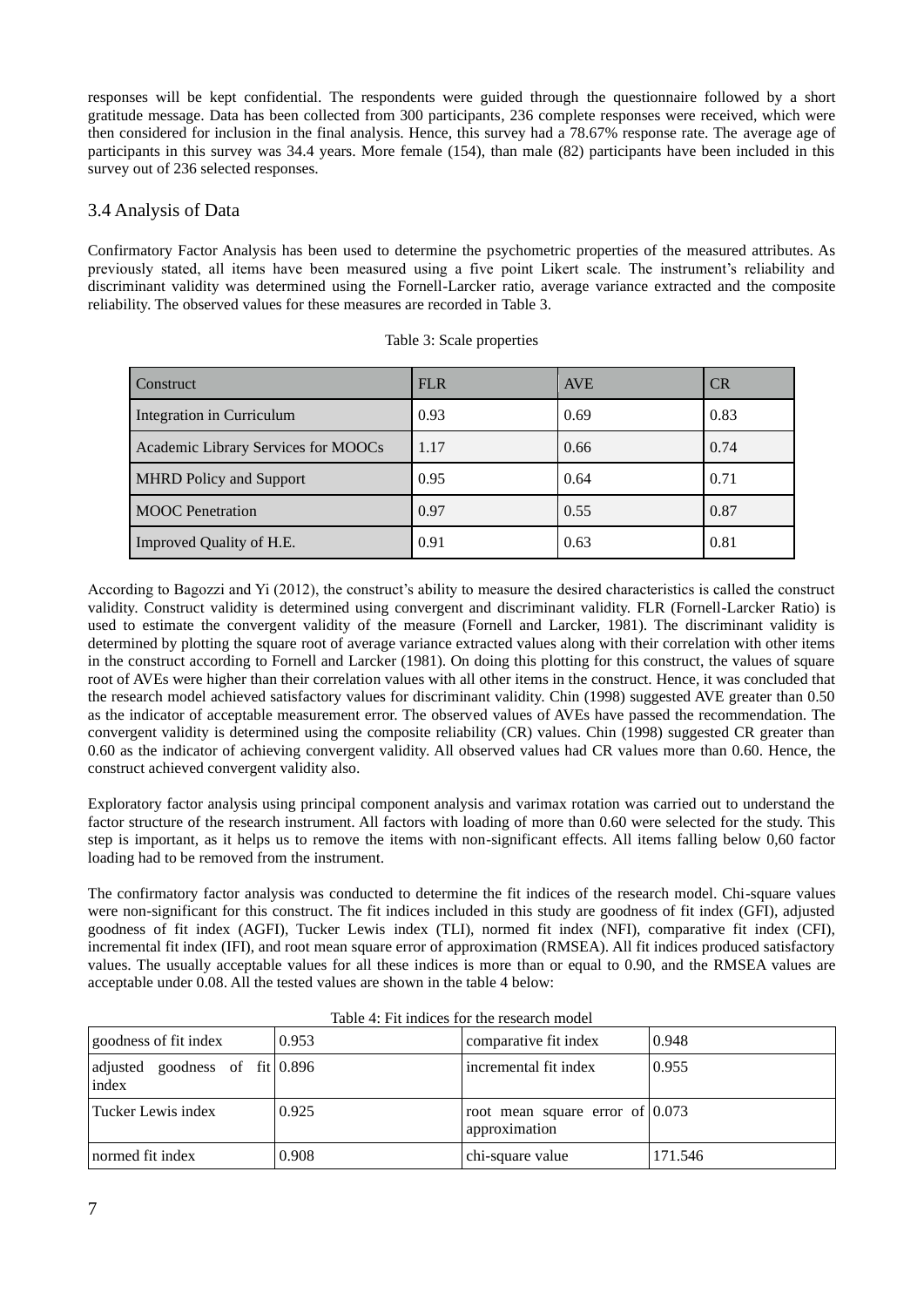| degrees of freedom                | 152   | significance value | 0.110 |
|-----------------------------------|-------|--------------------|-------|
| chi square/ degrees of<br>freedom | l.128 |                    |       |

#### 3.5 Main Effects

The gamma values (γ) represent the regression coefficients of the endogenous variables (dependent variable) on the exogenous variables (independent variables). The results of the confirmatory factor analysis are shown in the figure 3 below with the symbol (\*\*\*).



*Figure 3:* 'Improved Quality of H.E.' Structural Equation Model

# **4. Discussion**

4.1 Academic library services for MOOCs

The research model tested for this study shows a positive relationship between the academic library services for MOOCs and MOOC penetration. Literature review of this current research showed that, the Academic Library's roles for facilitating integration and management of MOOC based curriculum can be classified into two broad categories:

- i. Extension of Existing Library Services, and
- ii. New Library Services

Following is the classification of the 'Academic library services for MOOCs' based on (i) extension of existing library services and, (ii) new library services (Table 5).

| MOOCs as an extension of<br><b>Existing Library Services</b> | <b>Citations</b> | Scope of New Library<br><b>MOOC</b> Services | <b>Citations</b> |
|--------------------------------------------------------------|------------------|----------------------------------------------|------------------|
| Teaching reference services for                              | Luan $(2015)$    | Support services for                         | Lombardo et al.  |
| <b>MOOCs</b>                                                 |                  | development of new                           | (2018)           |

| Table 5: Classification of MOOC Services of Academic Library |  |
|--------------------------------------------------------------|--|
|                                                              |  |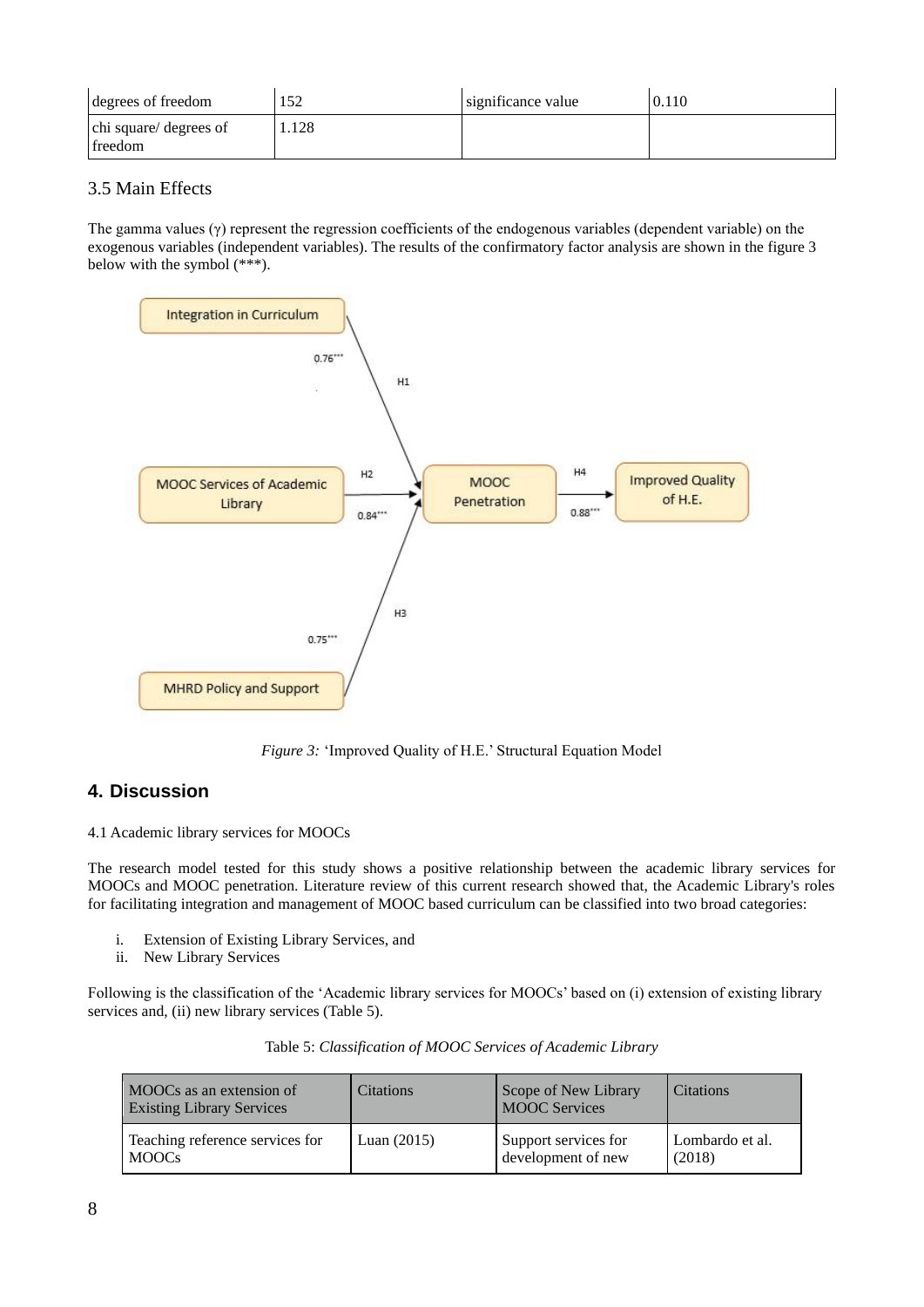|                                                                                  |                                                                                 | <b>MOOCs</b>                                                                                                                                                                           |                                                                                                     |
|----------------------------------------------------------------------------------|---------------------------------------------------------------------------------|----------------------------------------------------------------------------------------------------------------------------------------------------------------------------------------|-----------------------------------------------------------------------------------------------------|
| Copyright services for MOOC<br>resources                                         | Luan (2015), Chen<br>(2014)                                                     | Digital platform for peer-<br>discussion on MOOCs                                                                                                                                      | Ackerman et al.<br>(2016), Kop et al.<br>(2011), Sit et al.<br>(2005)                               |
| Provide physical space for MOOC<br>learning                                      | Mazurov (2015),<br>Luan $(2015)$ , Ning et<br>al. (2016)                        | Development and<br>management of a<br>university wide digital<br>MOOC platform for<br>access, instruction,<br>evaluation, feedback and<br>support, based on<br>artificial intelligence | Chatterjee and<br>Nath (2014), Mune<br>(2015), Ning et al.<br>$(2016)$ , Wang<br>(2017), Jie (2019) |
| Reliable broadband access                                                        | Chen (2014)                                                                     | MOOC technical support                                                                                                                                                                 | North et al. (2014)                                                                                 |
| Library network for sharing of<br>digital resources                              | Wang (2017)                                                                     | <b>Centralized MOOC</b><br>administration                                                                                                                                              | Marrhich et al.<br>(2020)                                                                           |
| Training students and instructors<br>on latest technology to use<br><b>MOOCs</b> | Marrhich et al.<br>(2020), Chatterjee<br>and Nath $(2014)$                      | MOOC pedagogy<br>training for instructors                                                                                                                                              | Pérez-Sanagustín<br>et al. (2017)                                                                   |
| Index, ranking, organizing and<br>cataloging MOOCs                               | Zheng et al. (2015),<br>Jie (2019)                                              | Student counselling for<br><b>MOOCs</b>                                                                                                                                                | Kaushik (2020),<br>Alarimi et at.<br>(2015)                                                         |
| Technical infrastructure for<br><b>MOOCs</b>                                     | Chatterjee and Nath<br>(2014), Marrhich et<br>al. (2020)                        | MOOCs with embedded<br>links for resources                                                                                                                                             | York and Vance<br>(2009), Hoffman<br>and Ramin (2010),<br>Luan (2015)                               |
| Promoting MOOCs                                                                  | Jie (2019)                                                                      | MOOC knowledge<br>services for students                                                                                                                                                | Luan (2015), Yuan<br>(2015)                                                                         |
| Training students in English<br>language to understand MOOCs                     | Chatterjee and Nath<br>(2014), Fini (2009),<br>Gulatee and Nilsook<br>(2016)    | Development of faq's for<br>student self-service                                                                                                                                       | Mune (2015)                                                                                         |
| Preserving and archiving MOOCs                                                   | Lombardo et al.<br>(2018)                                                       | Mobile access of<br>MOOCs, resources and<br>services                                                                                                                                   | York and Vance<br>(2009), Hoffman<br>and Ramin (2010),<br>Yang (2015)                               |
| Learning resources for MOOCs                                                     | Ackerman et al.<br>$(2016)$ , Shapiro et al.<br>$(2017)$ , Hart $(2012)$        | Information retrieval<br>training for MOOCs                                                                                                                                            | Jie (2019)                                                                                          |
| Continual improvement of digital<br>learning resources for MOOCs                 | York and Vance<br>$(2009)$ , Yanxiang<br>$(2016)$ , Hoffman and<br>Ramin (2010) | Technical team for<br>MOOC support                                                                                                                                                     | Jie (2019), Wang<br>(2017)                                                                          |
| Digitization of traditional<br>resources                                         | Yanxiang (2016),<br>Yang (2015)                                                 | Coordinate in MOOC<br>instruction, design,<br>development and<br>management                                                                                                            | Jie (2019)                                                                                          |
| Developing open educational<br>resources for MOOCs                               | Kendrick and<br>Gashurov (2013),                                                | <b>Evaluation of</b><br>prospective MOOCs for                                                                                                                                          | Lombardo et al.<br>(2018)                                                                           |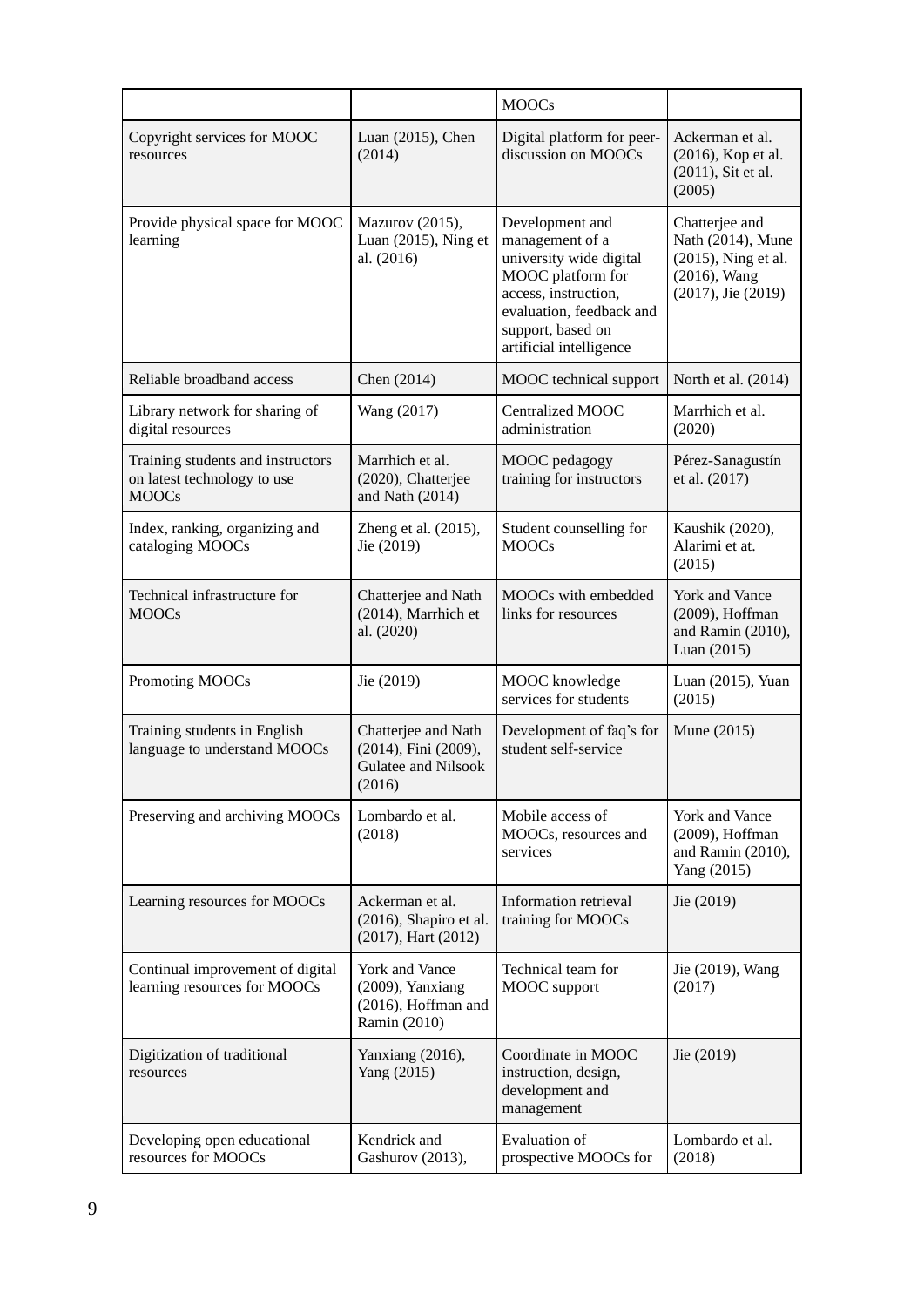|                                                             | Mune (2015),<br>Yanxiang (2016),                                                        | inclusion |  |
|-------------------------------------------------------------|-----------------------------------------------------------------------------------------|-----------|--|
| Cybrarian services                                          | Luan $(2015)$ , Yang<br>(2015)                                                          |           |  |
| Programs for information literacy<br>of MOOC students       | Ackerman et al.<br>$(2016)$ , Ning et al.<br>$(2016)$ , Jie $(2019)$ ,<br>Luan $(2015)$ |           |  |
| Inter-departmental coordination<br>for MOOC based education | Wang (2017)                                                                             |           |  |

4.2 The Relationship between 'MOOC Penetration' and the 'Quality of Higher Education'

Quality of higher education has a direct relationship with the degree of MOOC penetration according to this study. Figure 4 illustrates the relationship between the level of MOOC penetration in the Higher Education (H.E.) institutions in India and its relationship with the educational quality parameters of these institutions. Based on this figure, three cases can arise, which are discussed below in Table 6.

Table 6*: Relationship between Level of MOOC penetration and the quality of Higher Education*

| Case 1 | MOOC adoption<br>by individual<br>users.    | Low MOOC<br>Penetration    | High dropout rate. Not affordable for everybody.<br>Language Constraints, Lack of resource<br>availability, guidance and motivation.                                    |
|--------|---------------------------------------------|----------------------------|-------------------------------------------------------------------------------------------------------------------------------------------------------------------------|
| Case 2 | Institutional<br>adoption<br>(Voluntary)    | Medium MOOC<br>Penetration | Based on sparingly dispersed cases. The adoption<br>rate and effect if localized and not translated to<br>the masses.                                                   |
| Case 3 | Institutional<br>adoption (Policy<br>Based) | High MOOC<br>Penetration   | Pan India Institutional Adoption under Central<br>Policy. MHRD will provide guidelines, policy<br>framework, resources and training under NME-<br><b>ICT</b> Programme. |

Case 1: MOOC adoption by individual users.

MOOCs are playing an important role for students and young professionals for skill development and career development (Pappano, 2012). The recent development in technology and mobile device adoption and internet penetration in India has supported the growth of the MOOC movement. According to the coursera impact report of 2020, there were around 10 million registered MOOC users in India for coursera. As per the statistics, India has second most number of registered MOOC users after only the United States. Although the statistics look very attractive, the reality is, only 5 to 10 per cent of people complete the entire course due to a high dropout rate (De Coutere, 2014). The major challenges for MOOCs in India are the Digital divide, Language Barrier, Lack of proctored evaluation, Low Motivation, Lack of support and guidance and high dropout rate. These issues make this case least desirable for MOOC penetration and adoption in a developing nation like India.

Case 2: Institutional adoption (Voluntary)

The institutional adoption of MOOC based curriculum is an ideal state for MOOC adoption, but very few institutions in India are known to have adopted MOOCs. More so, the private institutions are even less in number, where MOOC integration has been practised. The reason being the high cost of infrastructure and human resources to manage and maintain MOOC based curriculum, lack of top management control in administering MOOC based courses. Another reason is no return on investment for the institution on adopting MOOC based curriculum (Marrhich et al., 2020). For this scenario, the higher education institution would need to decide upon the right strategy for adopting MOOC based curriculum. This decision would depend upon several parameters, such as the level of resources available with the institution, the quality of the teaching staff, the type of courses they offer, the level of student performance etc.

Case 3: Institutional adoption (Policy Based)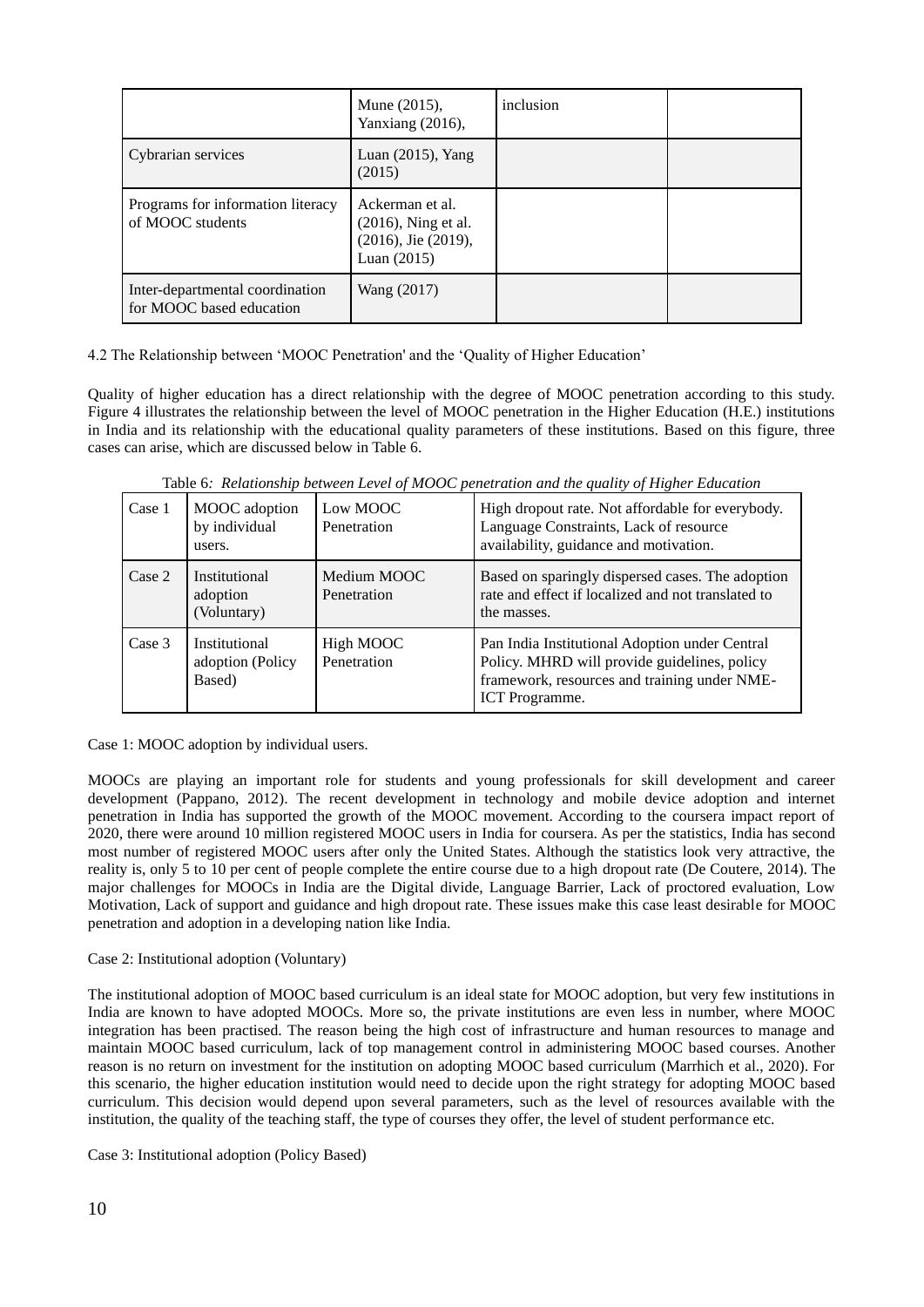The Policy-Based integration of MOOC courses in traditional higher education framework would lead to the highest level of MOOC penetration in the Indian higher education system. This would also streamline the usual institutional challenges faced in adopting H-MOOCs. From student perspective, the completion rates of MOOCs would increase (McGreal et al., 2013) due to availability of facilitator instruction for students for the MOOC based curriculum (Sinclair et al., 2015; Kop et al., 2011; Gulatee & Nilsook, 2016) and the availability of guidance to the students, which plays a crucial role in timely completion of MOOCs (Barnard et al., 2009). The students would also benefit from academic library services for MOOCs such as, information retrieval, technology training, reading and writing skills, language skills before undertaking MOOC courses (Kerr et al., 2006).

The legitimacy and acceptance of the MOOCs would enhance due to credit transfer and credit recognition of MOOCs (Pérez-Sanagustín et al., 2017; Kundu & Bej, 2020). The confidence of employers and institutions on MOOCs can be addressed by arranging proctored assessment of MOOC coursework (Chen, 2014; Hew & Cheung, 2014). Due to centralized administration of MOOC based curriculum, there would be efforts to include every department (Wang, 2017) and the workload on faculty and staff would be distributed and managed accordingly (Marrhich et al., 2020).

This would be instrumental in overcoming the obstacle of 'Tradition Barrier' for MOOCs by providing instruction, discussion, support and resources for students and instructors (Ma & Lee, 2019; Chatterjee & Nath, 2014).



*Figure 4:* Relationship between Level of MOOC penetration and the quality of Higher Education

#### 4.3 Decision Model for MOOC Integration into University Curriculum

Based on the levels of 'Instructor Autonomy' on the course and the corresponding levels of 'Student Autonomy' there could be four types of MOOC Integration models. This can be illustrated using a quadrant model based on a continuum of two factors:

- i. Instructor Autonomy' on the x-axis, and
- ii. Student Autonomy' on the y-axis

Instructor Autonomy can be defined as the level of control available to the course instructor to manage the content and the pedagogy. In other words, the instructor is in a position of authority (Deci & Ryan, 1985). A low instructor autonomy means that the instructor has lesser control to manage the course. A high instructor autonomy means that the instructor can control the pedagogy, content and delivery of the course, as is the case with traditional classroom-based teaching.

Student Autonomy can be defined as the high level of self-directed and personalised learning (Beaudoin, 1990; McLoughlin & Lee, 2010). Student autonomy refers to the flexibility of the learners to self-regulate their learning. A low level of student autonomy means that the student is under the control of the instructor or the institutional policies to gain course credits. However, a high level of student autonomy means that the students are flexible to choose their course, the course platform and the learning process.

This model provides four strategies of MOOC integration, based on the combination of the level of autonomy the institution's policymakers need to provide the instructors and the students. The choice of the MOOC integration model depends on the design and development of the course. The course design has three important curriculum components.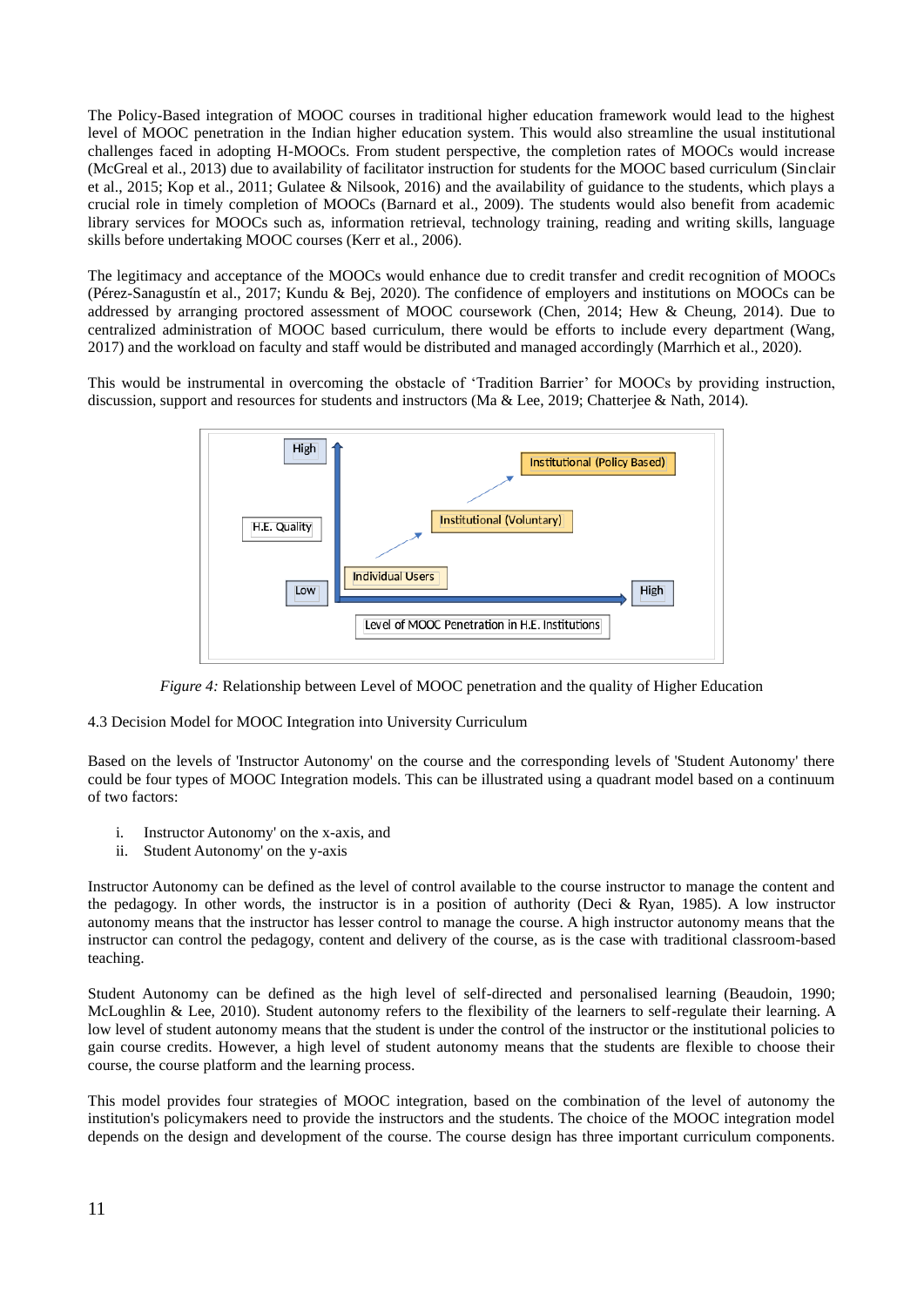(1) Learning Outcomes, (2) Learning Activities, and (3) Learning Assessments. The right choice is the one, where these three curriculum components align and reinforce one another (Zhang, 2013).

Zhang (2013), has discussed the integration of MOOCs into curricula, based on the principle of alignment. The four models proposed were:

- i. Use of MOOC for content
- ii. Flipped classroom
- iii. Bridge course for equivalence
- iv. Direct credit transfer from MOOCs

These four MOOC integration models can be categorised in the proposed MOOC Integration Model based on the continuum of autonomy for instructors and students as shown in Table 7.

| X: High<br>Y: High | Quadrant 1 | <b>Flipped Classroom</b>    | This model uses the best of both worlds. The<br>traditional lecture and homework are reversed. The<br>students learn from MOOCs as homework and then<br>discuss the learnings with their peers and the<br>instructor in the classroom for problem solving and<br>activities. The instructor may offer only relevant<br>sections of MOOCs as homework, as per his or her<br>curriculum design. This model engages students in<br>higher-order learning through proper discussions<br>and active engagement. In this case, the content<br>from more than one MOOC can be used.                                                                                                                                                                                                                                                         |
|--------------------|------------|-----------------------------|--------------------------------------------------------------------------------------------------------------------------------------------------------------------------------------------------------------------------------------------------------------------------------------------------------------------------------------------------------------------------------------------------------------------------------------------------------------------------------------------------------------------------------------------------------------------------------------------------------------------------------------------------------------------------------------------------------------------------------------------------------------------------------------------------------------------------------------|
| X: Low<br>Y: High  | Quadrant 2 | <b>MOOC</b> Credit Transfer | According to the latest UGC guidelines on MOOC<br>credit recognition, online courses offered on<br>SWAYAM platform can constitute up to forty<br>percentage of total credits in each semester. Major<br>MOOC providers like Coursera and EdX have<br>started to associate credits based on online<br>proctored exams with their monetised MOOCs. If<br>the MOOCs are approved by an institution, due to<br>their fit to the curriculum, credit transfer becomes<br>possible. This model provides maximum autonomy<br>to the students, as they are free to choose their<br>course and can self-regulate their learning process.<br>Instructor autonomy is the least in this case, as<br>there is no role of the instructor in such a MOOC<br>integration model.                                                                       |
| X: Low<br>Y: Low   | Quadrant 3 | Bridge Course/ Exam         | When the learning outcomes of the traditional<br>course and the MOOC are similar, the courses are<br>considered equivalent. The institute can save on the<br>delivery cost of the course by adopting MOOCs in<br>such a case. But the credit transfer cannot be done<br>due to problems of potential plagiarism and<br>cheating in the online assessment. In such a case,<br>the institute may add few tutorials, lab sessions and<br>assessments to compensate for the quality issues<br>with the MOOCs. In this model, the level of<br>autonomy is low for both the students and the<br>instructor. The students need to adhere to the<br>institutional requirements to get the course credits,<br>and the instructor will not get to design and manage<br>the curriculum as the majority of learning takes<br>place on the MOOCs. |

Table 7: *Decision Model for MOOC Integration into the curriculum*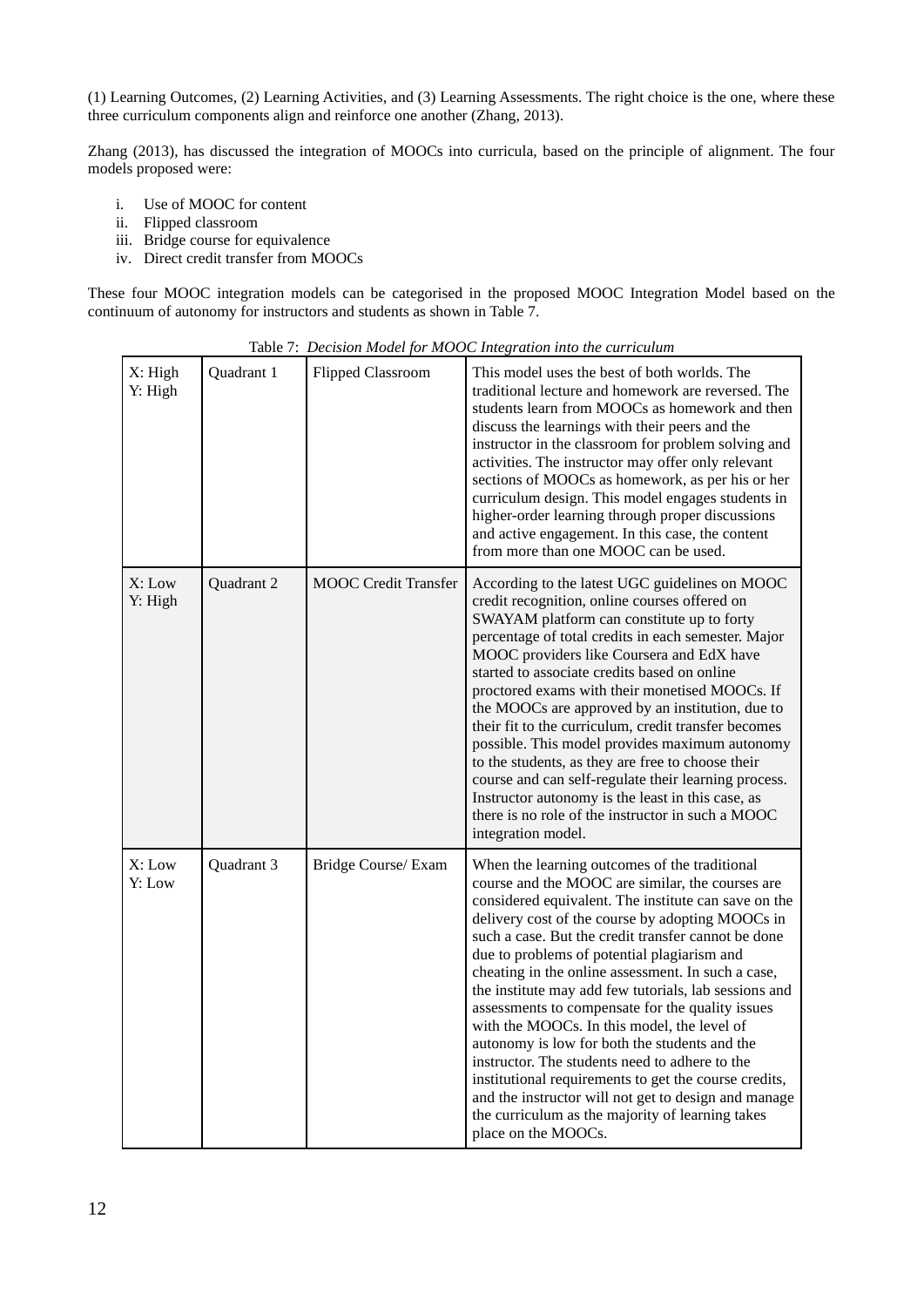| X: High<br>Y: Low | Quadrant 4 | <b>MOOC</b> as Content | MOOC components are used in regular teaching as<br>learning objects e.g., Videos, Reading Resources,<br>Quizzes, Activities etc. Content from more than<br>one MOOC can be used. In this case, the instructor<br>has maximum autonomy on the curriculum. |
|-------------------|------------|------------------------|----------------------------------------------------------------------------------------------------------------------------------------------------------------------------------------------------------------------------------------------------------|
|-------------------|------------|------------------------|----------------------------------------------------------------------------------------------------------------------------------------------------------------------------------------------------------------------------------------------------------|

This decision model for MOOC integration into academic curriculum can be understood in the form of a quadrant diagram (Figure 5).



*Figure 5:* Decision Model for MOOC Integration into the curriculum

# **5. Conclusion**

The idea of MOOC (Massive Open Online Course) has been at the centre stage of academia and learners since 2012, when the pioneers of educational excellence like Harvard and MIT, started developing and delivering the first MOOCs. This disruptive innovation has opened tremendous opportunities for learners across the globe to get access to highquality education and peer learning at affordable costs or for free. The elite institutions get involved in developing new MOOCs because of the availability of resources and prowess to gain revenue and reputation, at the same time the other higher education institutions from emerging economies may benefit from the MOOCs by integrating them into their curricula through hybrid courses. This would not only increase their educational quality but also reduce their delivery costs (Matkin, 2012).

Higher Education in India, especially in private institutions suffers from poor and declining quality of education due to lack of funds and high enrolments. This has affected the student's employability.

There are several issues about the inclusion of MOOCs in the regular university curricula. This article has evaluated the available research literature to explore these issues. Based on these findings, the research model for improving the quality of higher education through the integration of MOOCs into the curriculum with the help of Academic Libraries and the central policy-making authority, like MHRD (Ministry of Education) in the case of India was developed. This research model has been tested empirically to understand the relationships between the proposed variables.

Integration of MOOC into the university curricula, MOOC services of the academic library, and MHRD policy and support together lead to MOOC penetration into the higher education system. The higher the MOOC penetration, the greater would be the improvement in the quality of higher education.

Although governments of several nations have started initiatives for facilitating MOOC based learning, these efforts would require synchronised contributions from all the major stakeholders as discussed in this research to increase the MOOC penetration, quality and reach of higher education.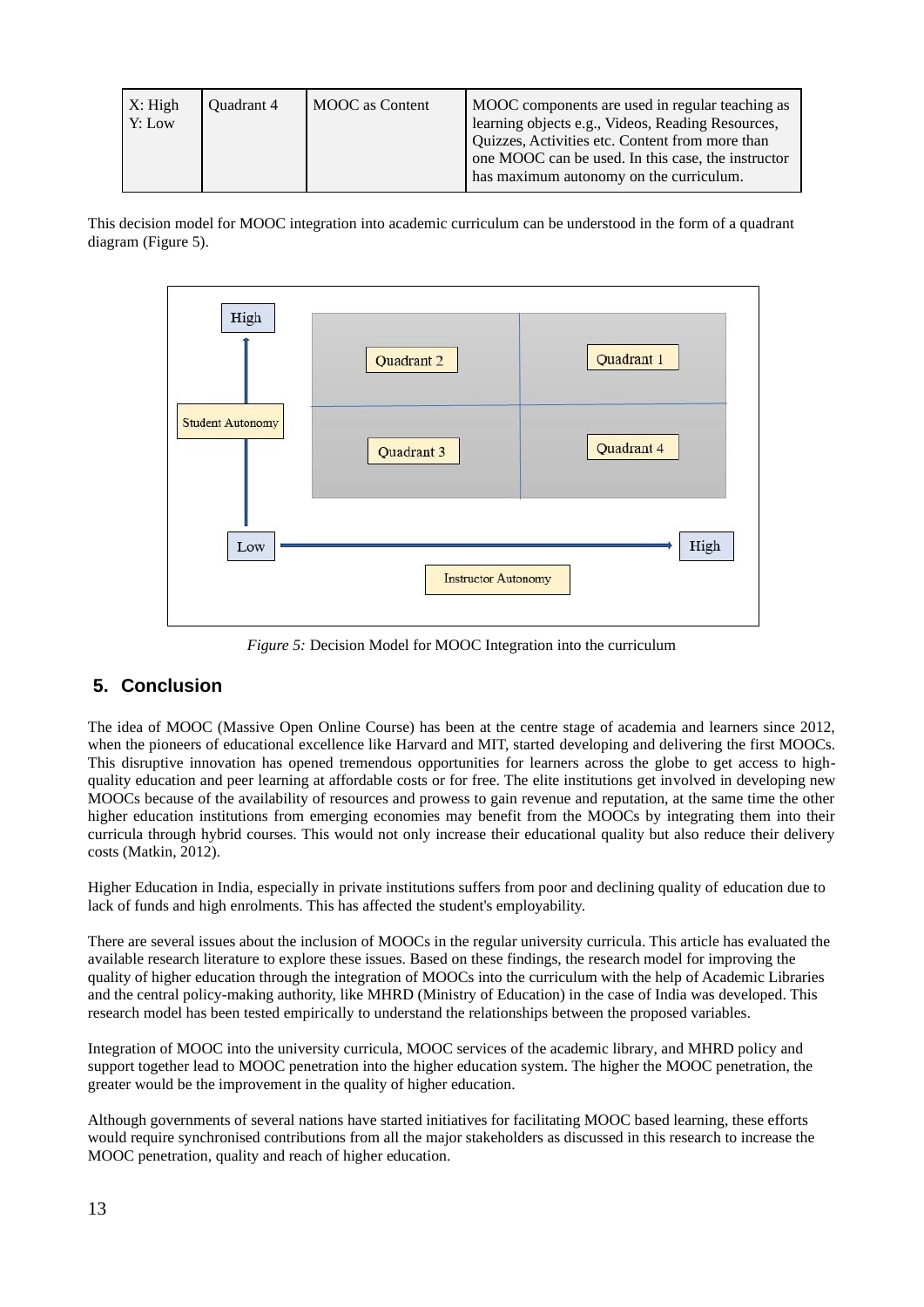# **Declarations**

Availability of data and material: The data collected in the current study are not publicly available since this study is part of an ongoing research.

Funding: Not Applicable.

Acknowledgements: Not Applicable.

#### **Appendix 1. Survey Items**

| Constructs                                          | Items           | Measures                                                                                                                      |  |
|-----------------------------------------------------|-----------------|-------------------------------------------------------------------------------------------------------------------------------|--|
| Integration in<br>curriculum (IC)                   | IC1             | Integration of MOOCs into curriculum will increase the MOOC completion rate of students.                                      |  |
|                                                     | IC <sub>2</sub> | Integration of MOOCs into curriculum will reduce the technological barrier for MOOC<br>students.                              |  |
|                                                     | IC <sub>3</sub> | Integration of MOOCs into curriculum will reduce the psychological barrier for MOOC<br>students.                              |  |
|                                                     | IC <sub>4</sub> | Integration of MOOCs into curriculum will increase the quality of participation of MOOC<br>students.                          |  |
|                                                     | IC <sub>5</sub> | Integration of MOOCs into curriculum will provide meaningful learning experience to the<br>MOOC students.                     |  |
| <b>MOOC</b> services<br>of academic<br>library (ML) | ML1             | Library's technical assistance for MOOCs will increase student adoption of MOOC course.                                       |  |
|                                                     | ML2             | Customized information and advanced information Services of library will increase student<br>adoption of MOOC course.         |  |
|                                                     | ML3             | MOOC information literacy programs of library will increase student adoption of MOOC<br>course.                               |  |
|                                                     | ML4             | Technology training by library will increase student adoption of MOOC course.                                                 |  |
|                                                     | ML5             | English Language Training by library will increase student adoption of MOOC course.                                           |  |
|                                                     | ML <sub>6</sub> | Support services of library will increase student adoption of MOOC course.                                                    |  |
|                                                     | ML7             | The availability of a collection of open educational resources for MOOCs will increase<br>student adoption of MOOC course.    |  |
|                                                     | ML8             | Availability of e-learning resources from academic library will increase student adoption of<br>MOOC course.                  |  |
| MHRD policy                                         | MS1             | MHRD support and policies can produce trained instructors for MOOC based pedagogy.                                            |  |
| and support<br>(MS)                                 | MS <sub>2</sub> | MHRD can provide open access digital platforms for MOOC distribution.                                                         |  |
|                                                     | MS3             | MHRD can provide open educational resources on mobile devices for access in remote<br>areas.                                  |  |
|                                                     | MS4             | MHRD can provide educational resources in regional languages for increased MOOC<br>adoption by non-English speaking students. |  |
|                                                     | MS5             | MHRD can help in credit-recognition and credit-transfer of MOOC based education.                                              |  |
| Improved<br>quality of<br>higher<br>education (QE)  | QE1             | MOOC adoption in higher education would increase employability of students.                                                   |  |
|                                                     | QE <sub>2</sub> | MOOC adoption in higher education would provide better curriculum for students.                                               |  |
|                                                     | QE3             | MOOC adoption in higher education would increase research aptitude of students.                                               |  |
|                                                     | QE4             | MOOC adoption in higher education would increase overall quality of education delivery.                                       |  |
|                                                     | QE5             | MOOC adoption in higher education would improve quality of teaching faculty.                                                  |  |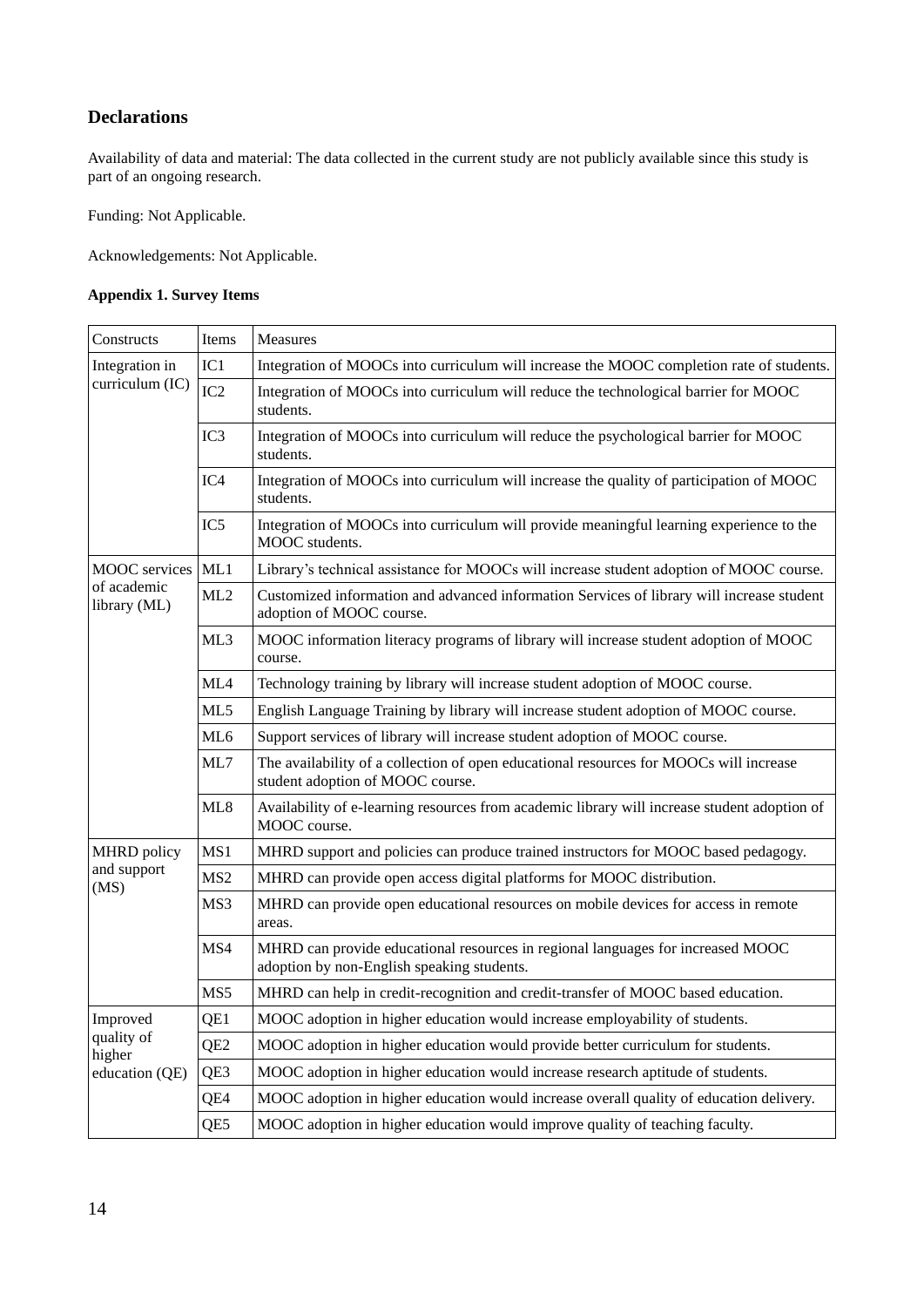### **References**

Ackerman, S., Mooney, M., Morrill, S., Morrill, J., Thompson, M., & Balenovich, L. K. (2016). Libraries, massive open online courses and the importance of place: Partnering with libraries to explore change in the Great Lakes. New Library World.<https://doi.org/10.1108/NLW-08-2016-0054>

Albelbisi, N. A. (2019). The role of quality factors in supporting self-regulated learning (SRL) skills in MOOC environment. Education and Information Technologies, 24(2), 1681-1698[.https://doi.org/10.1007/s10639-018-09855-2](https://doi.org/10.1007/s10639-018-09855-2)

Albelbisi, N. A., & Yusop, F. D. (2020). Systematic review of a Nationwide Mooc initiative in Malaysian higher education system. Electronic Journal of e-Learning, 18(4), pp287-29[8.https://doi.org/10.34190/EJEL.20.18.4.002](https://doi.org/10.34190/EJEL.20.18.4.002)

Alraimi, K. M., Zo, H., & Ciganek, A. P. (2015). Understanding the MOOCs continuance: The role of openness and reputation. Computers & Education, 80, 28-38[.https://doi.org/10.1016/j.compedu.2014.08.006](https://doi.org/10.1016/j.compedu.2014.08.006)

Badi, S., & Ali, M. E. A. (2016). Massive Open Online Courses (MOOC) Their Impact on the Full Quality in Higher Education Institutions" Rwaq: Saudi educational platform for MOOC". Journal of Library and Information Sciences, 4(1), 73-101[.https://doi.org/10.15640/jlis.v4n1a6](https://doi.org/10.15640/jlis.v4n1a6)

Bagozzi, R. P., & Yi, Y. (2012). Specification, evaluation, and interpretation of structural equation models. Journal of the academy of marketing science, 40(1), 8-34[.https://doi.org/10.1007/s11747-011-0278-x](https://doi.org/10.1007/s11747-011-0278-x)

Barnard, L., Lan, W. Y., To, Y. M., Paton, V. O., & Lai, S. L. (2009). Measuring self-regulation in online and blended learning environments. The internet and higher education, 12(1), 1-[6.https://doi.org/10.1016/j.iheduc.2008.10.005](https://doi.org/10.1016/j.iheduc.2008.10.005)

Beaudoin, M. (1990). The instructor's changing role in distance education. American Journal of Distance Education, 4(2), 21-29[. https://doi.org/10.1080/08923649009526701](https://doi.org/10.1080/08923649009526701) 

Chatterjee, P., & Nath, A. (2014, December). Massive open online courses (MOOCs) in education-A case study in Indian context and vision to ubiquitous learning. In 2014 IEEE International Conference on MOOC, Innovation and Technology in Education (MITE) (pp. 36-41). IEEE.<https://doi.org/10.1109/MITE.2014.7020237>

Chen, Y. (2014). Investigating MOOCs through blog mining. The International Review of Research in Open and Distributed Learning, 15(2).<https://doi.org/10.19173/irrodl.v15i2.1695>

Chin, W. W. (1998). Commentary: Issues and opinion on structural equation modeling.

Creed-Dikeogu, G., & Clark, C. (2013). Are you MOOC-ing yet? A review for academic libraries. Kansas Library Association College and University Libraries Section Proceedings, 3(1), 9-13[. https://doi.org/10.4148/culs.v1i0.1830](https://doi.org/10.4148/culs.v1i0.1830)

De Coutere, B. (2014). To MOOC, or not to MOOC. Training Journal, 1(4), 18-22.

Deci, E. L., & Ryan, R. M. (2013). Intrinsic motivation and self-determination in human behavior. Springer Science & Business Media.

Deng, Y. (2018), "Construction of higher education knowledge map in university libraries based on MOOC", The Electronic Library, Vol. 37 No. 5, pp. 811-829.<https://doi.org/10.1108/EL-01-2019-0003>

Dillman, D. A. (2011). Mail and Internet surveys: The tailored design method--2007 Update with new Internet, visual, and mixed-mode guide. John Wiley & Sons.

Fini, A. (2009). The technological dimension of a massive open online course: The case of the CCK08 course tools. International Review of Research in Open and Distributed Learning, 10(5).<https://doi.org/10.19173/irrodl.v10i5.643>

Fornell, C., & Larcker, D. F. (1981). Evaluating structural equation models with unobservable variables and measurement error. Journal of marketing research, 18(1), 39-50[. https://doi.org/10.1177/002224378101800104](https://doi.org/10.1177/002224378101800104)

Friedland, T. 2013, January 26. Revolution hits the universities, New York Times. [online] Available at: https://www.nytimes.com/2013/01/27/opinion/sunday/friedman-revolution-hits-the-universities.html [Accessed July 11 2021].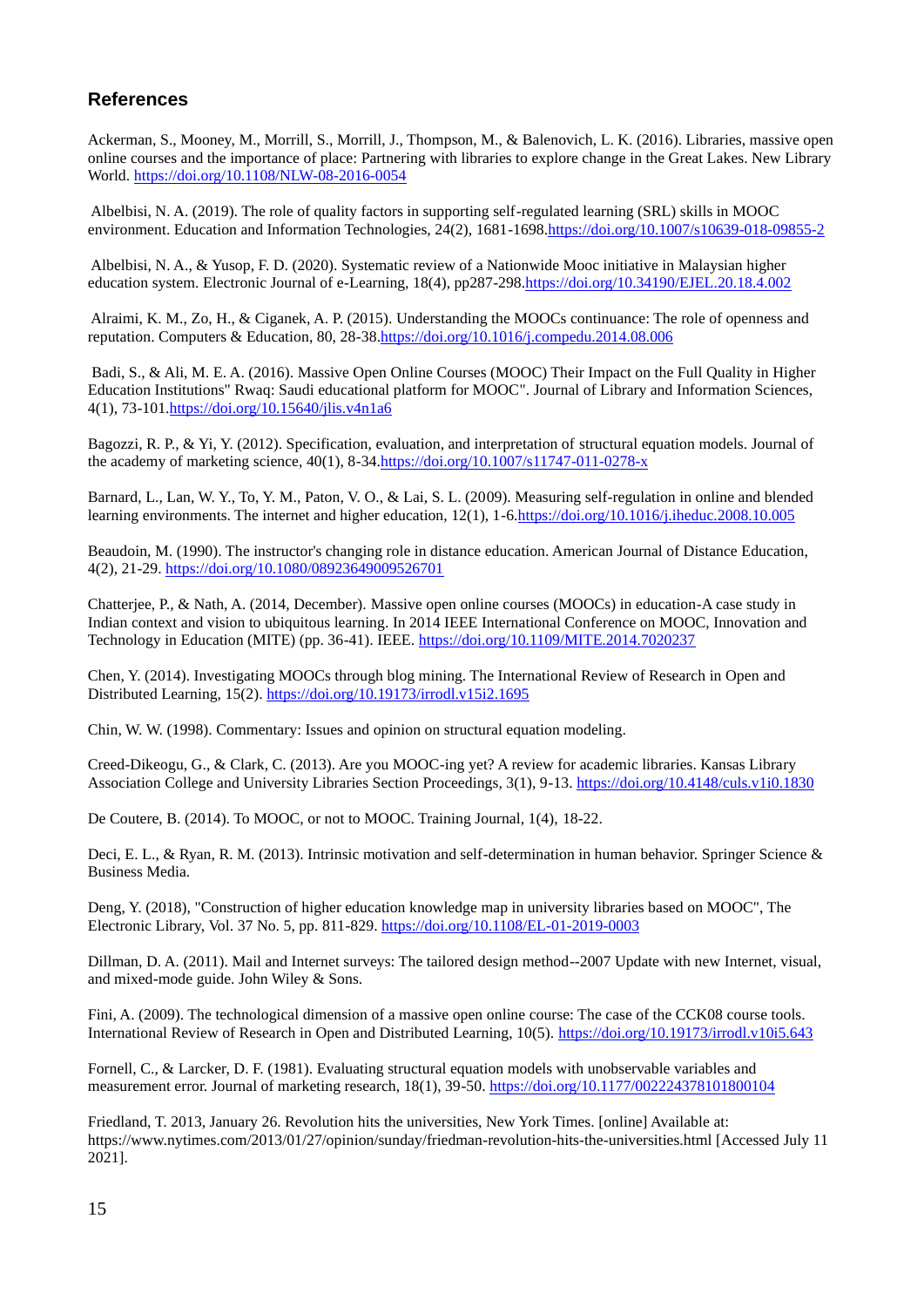Gulatee, Y., & Nilsook, P. (2016). MOOC's barriers and enables. International Journal of Information and Education Technology, 6(10), 826-830.<https://doi.org/10.7763/IJIET.2016.V6.800>

Hart, C. (2012). Factors associated with student persistence in an online program of study: A review of the literature. Journal of Interactive Online Learning, 11(1).

Haynie, D., 2013, June. 5 reasons international students should consider MOOCs. U.S. News & World Report. [online] Available at: https://www.usnews.com/education/online-education/articles/2013/06/25/5-reasons-international-studentsshould-consider-moocs [Accessed July 11 2021]

Hew, K. F., & Cheung, W. S. (2014). Students' and instructors' use of massive open online courses (MOOCs): Motivations and challenges. Educational research review, 12, 45-58[. https://doi.org/10.1016/j.edurev.2014.05.001](https://doi.org/10.1016/j.edurev.2014.05.001)

Hoffman, S., & Ramin, L. (2010). Best practices for librarians embedded in online courses. Public services quarterly, 6(2-3), 292-305.<https://doi.org/10.1080/15228959.2010.497743>

Jie, S. U. N. (2019). Innovative Work of University Libraries for Assisting MOOC Instruction. Cross-Cultural Communication, 15(1), 7-12.

Kaushik, A. (2020). Five laws of library science in MOOCs environment. Library Hi Tech News. <https://doi.org/10.1108/LHTN-12-2019-0094>

Kaushik, A., & Kumar, A. (2016). MOOC-ing through the libraries: Some opportunities and challenges. International Journal of Information Dissemination and Technology, 6(1), 21-26.

Kendrick, C. L., & Gashurov, I. (2013). Libraries in the Time of MOOCs.

Kerr, M. S., Rynearson, K., & Kerr, M. C. (2006). Student characteristics for online learning success. The Internet and Higher Education, 9(2), 91-105[. https://doi.org/10.1016/j.iheduc.2006.03.002](https://doi.org/10.1016/j.iheduc.2006.03.002)

Kop, R., Fournier, H., & Mak, J. S. F. (2011). A pedagogy of abundance or a pedagogy to support human beings? Participant support on massive open online courses. International Review of Research in Open and Distributed Learning, 12(7), 74-93.<https://doi.org/10.19173/irrodl.v12i7.1041>

Kundu, A., & Bej, T. (2020). Perceptions of MOOCs among Indian State University students and teachers. Journal of Applied Research in Higher Education. 12(5), 1095-1115.<https://doi.org/10.1108/JARHE-08-2019-0224>

Lombardo, V., Piana, F., & Mimmo, D. (2018). Semantics-informed geological maps: Conceptual modeling and knowledge encoding. Computers & Geosciences, 116, 12-22.<https://doi.org/10.1016/j.cageo.2018.04.001>

Luan, X. (2015, June). Research on service innovation of university library under MOOCs. In International Conference on Education, Management and Computing Technology (ICEMCT-15). Atlantis Press (Vol. 10). <https://doi.org/10.2991/icemct-15.2015.315>

Ma, L., & Lee, C. S. (2019). Understanding the barriers to the use of MOOCs in a developing country: An innovation resistance perspective. Journal of Educational Computing Research, 57(3), 571-590. <https://doi.org/10.1177/0735633118757732>

Macharia, J. (2014). Internet access is no longer a luxury: Fibre-optics could leap-frog Africa into the future. Africa Renewal, 28(1).<https://doi.org/10.18356/34eaf284-en>

Marrhich, A., Lafram, I., Berbiche, N., & El Alami, J. (2020). A Khan Framework-Based Approach to Successful MOOCs Integration in the Academic Context. International Journal of Emerging Technologies in Learning (iJET), 15(12), 4-19[. https://doi.org/10.3991/ijet.v15i12.12929](https://doi.org/10.3991/ijet.v15i12.12929)

Matkin, G. (2012). Why MOOCs Are Good for Higher Education (And What MOOCs Will Make Your University Do). Retrieved at http://slideshare.net/garymatkin/ncseonline on July 11, 2021.

Mazurov, Y. (2015). Massive open online courses in the context of modern educational processes within universities. Open Distance Educ, 1(57), 20-26.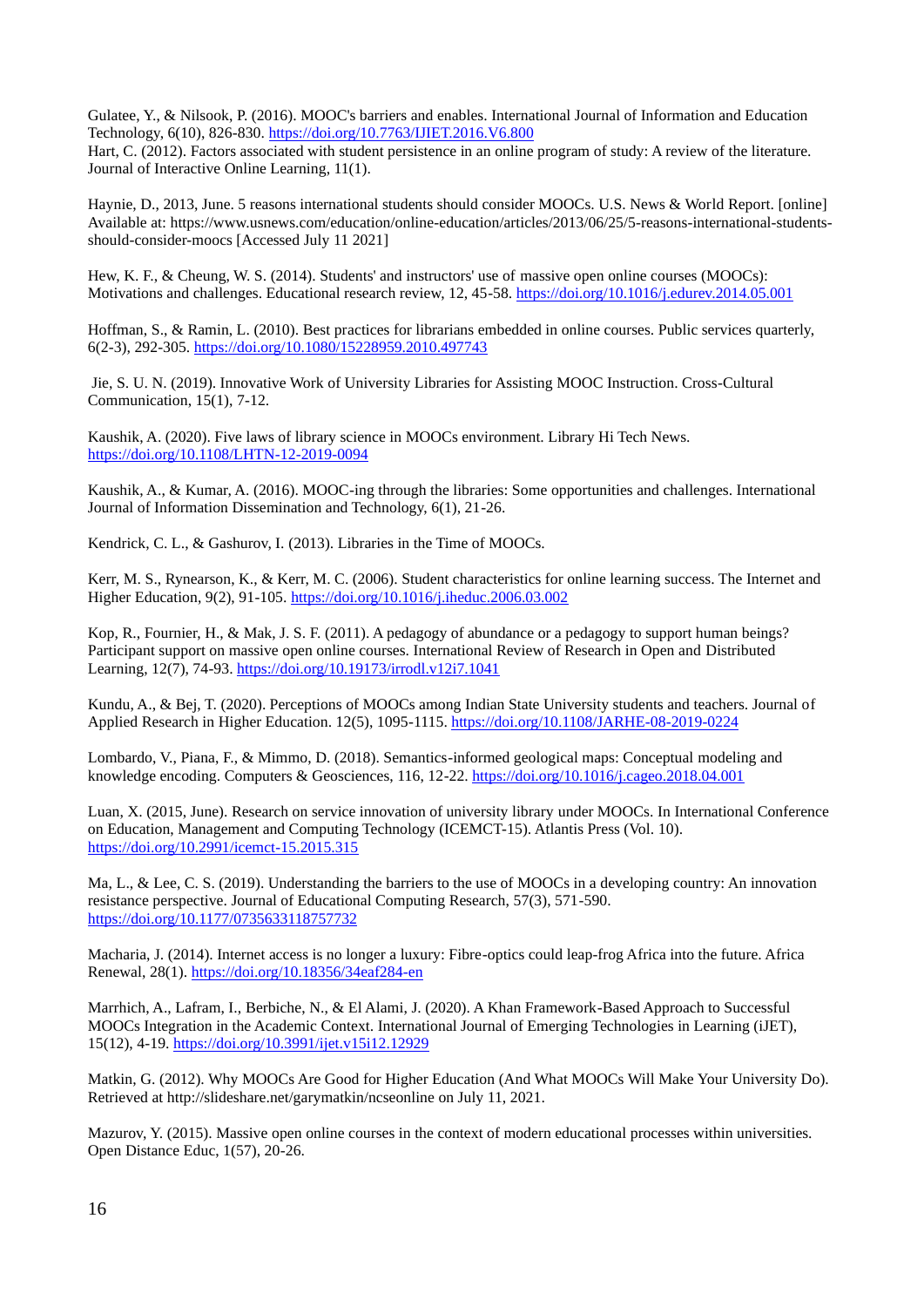McGreal, R., Kinuthia, W., Marshall, S., & McNamara, T. (2013). Open educational resources: Innovation, research and practice. Commonwealth of Learning.

McLoughlin, C., & Lee, M. J. (2010). Personalised and self regulated learning in the Web 2.0 era: International exemplars of innovative pedagogy using social software. Australasian Journal of Educational Technology, 26(1). <https://doi.org/10.14742/ajet.1100>

Mune, C. (2015). Massive open online librarianship: Emerging practices in response to MOOCs. Journal of Library & Information Services in Distance Learning, 9(1-2), 89-100[. https://doi.org/10.1080/1533290X.2014.946350](https://doi.org/10.1080/1533290X.2014.946350)

Nath, A., Karmakar, A., & Karmakar, T. (2014). MOOCs Impact in higher education institution: A pilot study In Indian context. *International Journal of Engineering Research and Applications*, *4*(7), 156-163.

Ning, Q., Jiyong, L., Yongming, M., & Bin, W. (2016). Research on the College Library Information Literacy Education in MOOC Environment.

Nissenson, P. M., & Shih, A. C. (2015, June). MOOC on a budget: Development and implementation of a low-cost MOOC at a state university. In 2015 ASEE Annual Conference & Exposition (pp. 26-1168).

North, S. M., Richardson, R., & North, M. M. (2014). To Adapt MOOCs, or Not? That Is No Longer the Question. Universal Journal of Educational Research, 2(1), 69-72[. https://doi.org/10.13189/ujer.2014.020108](https://doi.org/10.13189/ujer.2014.020108)

Pappano, L. (2012). The Year of the MOOC. The New York Times, 2(12), 2012.

Pérez-Sanagustín, M., Hilliger, I., Alario-Hoyos, C., Kloos, C. D., & Rayyan, S. (2017). H-MOOC framework: reusing MOOCs for hybrid education. Journal of Computing in Higher Education, 29(1), 47-64. [https://doi.org/10.1007/s12528-](https://doi.org/10.1007/s12528-017-9133-5) [017-9133-5](https://doi.org/10.1007/s12528-017-9133-5)

Pujar, S. M., Kamat, R. K., & Savadatti, M. N. (2014). Library as a change agent in liberation and deliberation of higher education through MOOCs. In Recent trends in Library and Information Science: A Way Forward for the Future (pp. 251-261). LIS Academy International.

Rambe, P., & Moeti, M. (2017). Disrupting and democratising higher education provision or entrenching academic elitism: towards a model of MOOCs adoption at African universities. Educational Technology Research and Development, 65(3), 631-651[. https://doi.org/10.1007/s11423-016-9500-3](https://doi.org/10.1007/s11423-016-9500-3)

Shapiro, H. B., Lee, C. H., Roth, N. E. W., Li, K., Çetinkaya-Rundel, M., & Canelas, D. A. (2017). Understanding the massive open online course (MOOC) student experience: An examination of attitudes, motivations, and barriers. Computers & Education, 110, 35-50.<https://doi.org/10.1016/j.compedu.2017.03.003>

Sinclair, J., Boyatt, R., Rocks, C., & Joy, M. (2015). Massive open online courses: a review of usage and evaluation. International Journal of Learning Technology, 10(1), 71-93.<https://doi.org/10.1504/IJLT.2015.069450>

Sit, J. W., Chung, J. W., Chow, M. C., & Wong, T. K. (2005). Experiences of online learning: students' perspective. Nurse education today, 25(2), 140-147.<https://doi.org/10.1016/j.nedt.2004.11.004>

SWAYAM. (2016 a, July 19). https://storage.googleapis.com/swayam1-pub-data/wqimgtest\_4b7e7943-c324-486b-b1fbddd036afc64e.pdf

SWAYAM. (2016 b, August 17). https://storage.googleapis.com/swayam1-pub-data/wqimgtest\_9da02ba8-bdd8-409cafdb-645e6dbc544f.pdf

Trehan, S., Sanzgiri, J., Li, C., Wang, R., & Joshi, R. (2017). Critical discussions on the massive open online course (MOOC) in India and China. International Journal of Education and Development using ICT, 13(2).

Wang, Y. (2017, February). Current Situation, Problems and Countermeasures of MOOC Service in University Library. In 2017 International Conference on Humanities Science, Management and Education Technology (HSMET 2017) (pp. 602-606). Atlantis Press.<https://doi.org/10.2991/hsmet-17.2017.118>